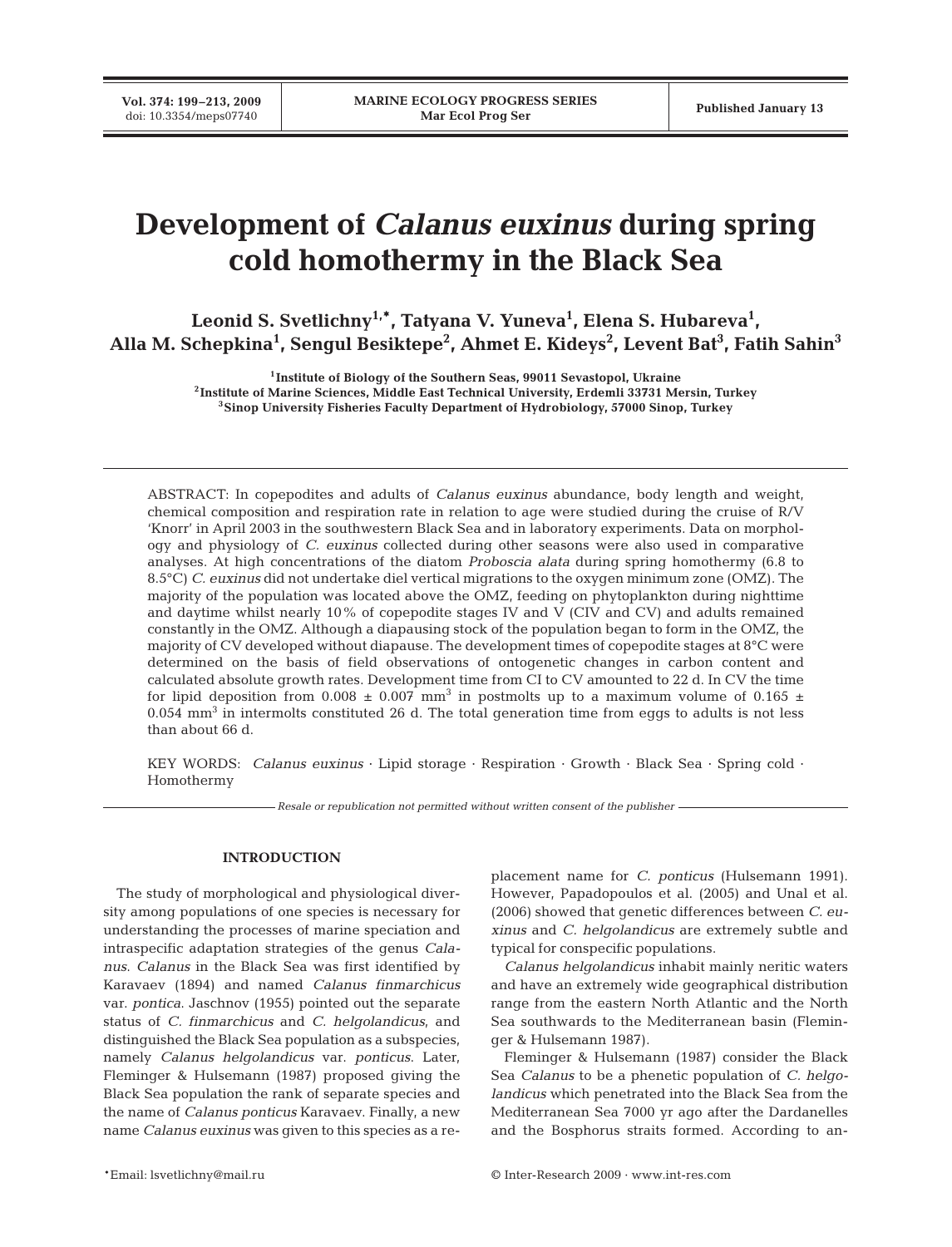other hypothesis, *Calanus*, like other 'boreal relicts', entered the Black Sea when it was connected with the North Sea across Europe during the period of retreating glaciers (Zaitsev 2006). This is in agreement with the results of Papadopoulos et al. (2005) suggesting that the divergences between the northeastern Atlantic, Mediterranean and Black Sea *C. helgolandicus* populations are much older than the estimated dates of colonization of the Mediterranean and Black Seas. However, according to Polischuk (1984) the last connection between the North and Black Seas could have been in the Late Holocene (2800 to 2700 BP).

*Calanus euxinus* is a dominant component of the zooplankton biomass in the Rim Current system of the Black Sea. The ecology of this species differs significantly from that of *C. helgolandicus* in other European seas due to the characteristics of the basin.

*Calanus helgolandicus* typically inhabits saline waters (32 to 39‰) with temperatures of 9 to 20°C. This wide range is mainly due to seasonal variation; the temperature does not range widely between populations. Seasonal changes in abundance of *C. helgolandicus* are positively correlated with temperature (Bonnet et al. 2005) and food availability (Rey-Rassat et al. 2004). Overwintering *C. helgolandicus* descend to deep water and are separated spatially from the part of the population that develops in surface layers.

In contrast, *Calanus euxinus* has adapted to the low salinity of the Black Sea waters (18 to 20‰). Preadults and adults performing diel vertical migrations within the aerobic layer (0 to 150 m) to the oxygen minimum zone (OMZ) undergo temperature changes within the range 6.5 to 22°C during warm seasons (Besiktepe et al. 1998, Besiktepe et al. 2005) but in winter and spring live at 5 to 8.5°C. In deep waters the abundance of *C. euxinus* does not differ significantly between warm and cold seasons (Sazhina 1987). During the daytime, the migrating part of the population ascends to depths close to the layers where diapausing *Calanus* live, probably mixing with them. Prosome length of females from the Black Sea population is similar to (or may even exceed) the maximum prosome length of *C. helgolandicus* (2.6 mm) in the North Sea (Bonnet et al. 2005).

During summer and autumn, temperature stratification and low phytoplankton concentration in the water column cause late development stages of *C. euxinus* to reduce energy expenditure 7.2-fold through diel vertical migration from warm upper layers to the cold OMZ, thus using the energy of food consumed at night near the surface more efficiently (Svetlichny et al. 1998, 2006, Yuneva et al. 1999). Under hypoxic conditions during the daytime the catabolism of lipids is depressed whilst the synthesis of fatty alcohols from non-lipid components in the oil sac may be facilitated (Sargent & McIntosh 1974).

Previous studies have focused on the life cycle, feeding and migration behavior (Petipa 1981, Vinogradov et al. 1992a,b), duration of development (Sazhina 1987), gonad maturation, lipid deposition and molting patterns (Arashkevich et al. 1998), growth, grazing and egg production rates (Sazhina 1987, Besiktepe & Telli 2004, Besiktepe 2001), and lipid content and composition as indicators of nutritional condition of *C. euxinus* (Yuneva et al. 1997, 1999). However, this research has mostly been conducted in warm seasons and very few studies (e.g. Sazhina 1987, Vinogradov et al. 1992c) have investigated the development of *C. euxinus* during cold seasons. Among these studies, the research of Sazhina (1987) was a laboratory study and Vinogradov et al. (1992c) did not present sufficient details of the species development.

The present study analyzed the *Calanus euxinus* population age structure, abundance, dynamics of prosome length  $(L_p)$ , body  $(V_b)$  and oil sac  $(V_s)$  volumes, molt phase patterns (in copepodite stages III to V [CIII to CV] only), defatted dry weight (DFDW), total lipid (TL) and wax ester (WE) concentrations, and changes in respiration rate during the cold period of early spring homothermy. These results were compared to morphological and physiological data for *C. euxinus* collected in the summer to autumn water stratification period. On the basis of data obtained in the present study and data from previous studies, we estimated growth rate and development time for copepodite stages of *C. euxinus* at a constant temperature of 8°C and tested the consistency of calculated absolute growth rates with metabolic rates.

## **MATERIALS AND METHODS**

Zooplankton samples were collected with a Nansen closing net (opening diameter 71 cm, mesh size 112 µm) during a cruise of the R/V 'Knorr' between 17 and 23 April 2003 at 3 deep stations in the southwestern Black Sea (Fig. 1). One station was located in the cyclonic zone with a depth of 2160 m (Stn 5, 17 April, 01:30 h) and 2 stations were in the anticyclonic region with depths of 845 m (Stn 7, 18 April, 18:50 h) and 900 m (Stn 17, 22 April, 22:15 h). At all stations zooplankton was sampled by vertical hauls from the depth of the upper border of the anoxic zone with  $\sigma_t = 16.2$ (86, 191 and 185 m for Stns 5, 7 and 17, respectively) to the surface. At Stn 7 (18:30 h) and Stn 17 (22 April, 22:30 h, and 23 April, 11:30 h, respectively) additional tows were made in the OMZ with  $15.4 < \sigma_t < 16.2$ . Further tows were made in the upper horizon of 0 to 60 m at Stns 5 and 17 during the daytime. The filtered volume was calculated from the wire length and the opening area of the net. Water temperature, salinity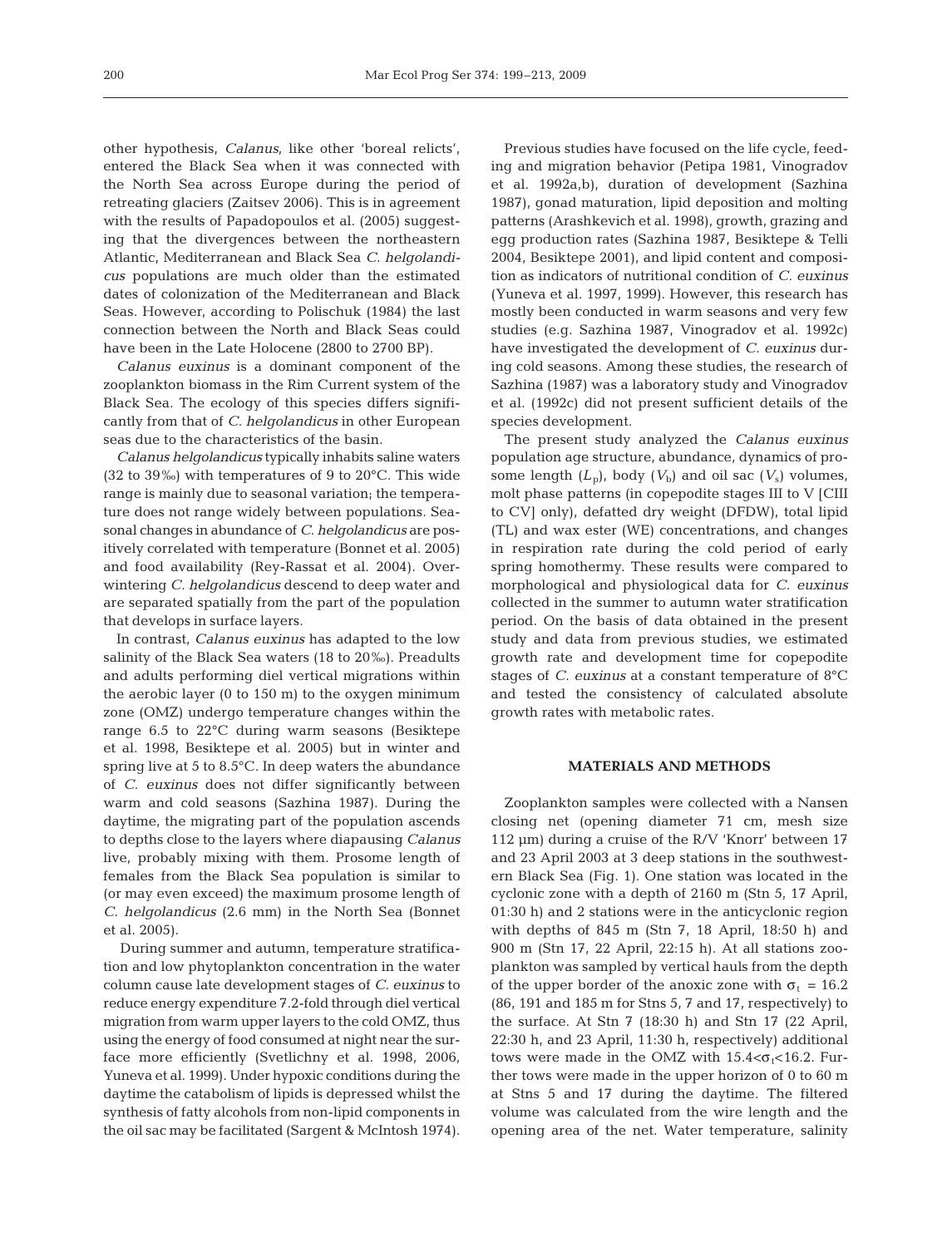

Fig. 1. Location of sampling stations in the Black Sea during the cruise (16 to 22 April 2003) of the R/V 'Knorr' (O), during the cruises (July 2000 and June 2001) of R/V 'Bilim' ( $\bullet$ ), and the monitoring station near Sinop in 1999 ( $\Box$ )

and *in situ* fluorescence were measured using a Sea Bird CTD probe with attached Chelsea™ fluorometers.

Additional zooplankton samples were collected by vertical hauls from 180 m to the surface at the monitoring station near Sinop in January, February, March, May, September and November 1999. Other samples obtained in the southwestern Black Sea during the cruises of the R/V 'Bilim' in July 2000 and June 2001, using the same methodology, were also utilized for comparative analyses.

The samples were immediately preserved with 4% borax-buffered formaldehyde. In the laboratory each sample was divided into several portions and then the specimens of each copepodite stage of *Calanus euxinus* were counted using a Bogorov chamber under a dissecting microscope. When possible, 30 to 40 (up to 187 from Stn 7) individuals of each copepodite stage or adults were selected and measured for body size and oil sac volume, and for jaw phase identification (in CIII to CV only) according to tooth formation inside the gnathobases of mandibles.

After measuring body size and oil sac volume, the mandibles were dissected from the whole copepodite in a drop of 1:1 glycerol:water solution and 5 phases of moulting cycle (postmolt, PO; late postmolt, LPO; intermolt, IN; early premolt, EPR; and premolt, PR) were determined according to tooth development (Marker et al. 2003, Johnson 2004). In the case of insufficient numbers of representatives of particular jaw phases the data were combined for phases PO and LPO and for EPR and PR.

Length and width of prosome  $(L_p$  and  $D_p$  [mm] and oil sack  $(L_s$  and  $D_s$  [mm]) were measured to the nearest 10 µm under a dissecting microscope fitted with an eyepiece micrometer.

 $V_{\rm b}$  (mm<sup>3</sup>) was calculated as  $V_{\rm b} = kL_{\rm p}$  $D_p^2$ , where k is the empiric coefficient of 0.64 in males and 0.58 in females and copepodites (Svetlichny 1983).  $V_s$  (mm<sup>3</sup>) was determined as the ellipsoid volume:  $V_{\rm s} = \pi/6L_{\rm s} D_{\rm s}^2$ .

Wet weight (WW) of *Calanus euxinus* copepodites and females was calculated as WW =  $V_b$  ρ, where ρ (g cm<sup>-3</sup>) is the average body density determined using the equation  $\rho = 1.06 - 0.0016SV_s$  (Svetlichny et al. 1998), where  $SV_s$  (%) is the proportion of the oil sac in body volume.

To determine lipid content, copepodites and adults were selected and sorted on board the ship. Batches of individuals (50 to 100 ind. for CI to CIII, 30 to 50 for CIV, 15 to 25 for CV, and 5 to 10 for adults) were transferred into glass vials with screw caps containing 5 ml of chloroform/ methanol (2:1 by volume) where  $0.01\%$ 

butylated hydroxytoluene was added as antioxidant (Folch et al. 1957) and extracted twice for 24 h without preliminary homogenization (Ohman 1988, Håkanson 1989). Between analytical procedures the resulting extracts were stored for about 2 wk at  $-20^{\circ}$ C and then used for further qualitative and quantitative lipid content determination in the laboratory. The sulfovanillin technique (Barnes & Blackstock 1973) was applied to define the content of TL in extracts. Lipids extracted from *Calanus euxinus* CV, dried under vacuum and weighed on a Cahn electrobalance according to Kates (1975), were used as a standard for calibration.

The lipids were fractionated by unidimensional thinlayer chromatography on  $5 \times 15$  cm Silufoll UW254 plates (Kavalier) using solvents of different polarity. A chromatography chamber was used in which 3 cylindrical chambers of different sizes were nested (Yuneva et al. 1999). The outer chamber (diameter 15 cm, height 21 cm) was saturated with hexane for 2 h prior to fractionation, the intermediate chamber (diameter 7 cm, height 13.5 cm) was saturated with hexane/diethyl ether (9:1 v/v) mixture, while the innermost chamber (diameter 5.5 cm, height 1.0 cm) contained chloroform.

The plates were activated at 105°C for 30 min and treated with a 10% solution of phosphomolybdenic acid in ethanol before the chromatography procedure. A 20 to 50 µg sample of lipid was applied to each plate under nitrogen. The chambers were quickly assembled concentrically each other and a plate was immediately put into the innermost chamber. Thus, the plate was developed in solvents with decreasing polarity for 10 min. Chromatograms were visualized by heating at 110°C for 7 min and quantified densitometrically using an ERS densitometer (Karl Zeiss). Lipid classes (phos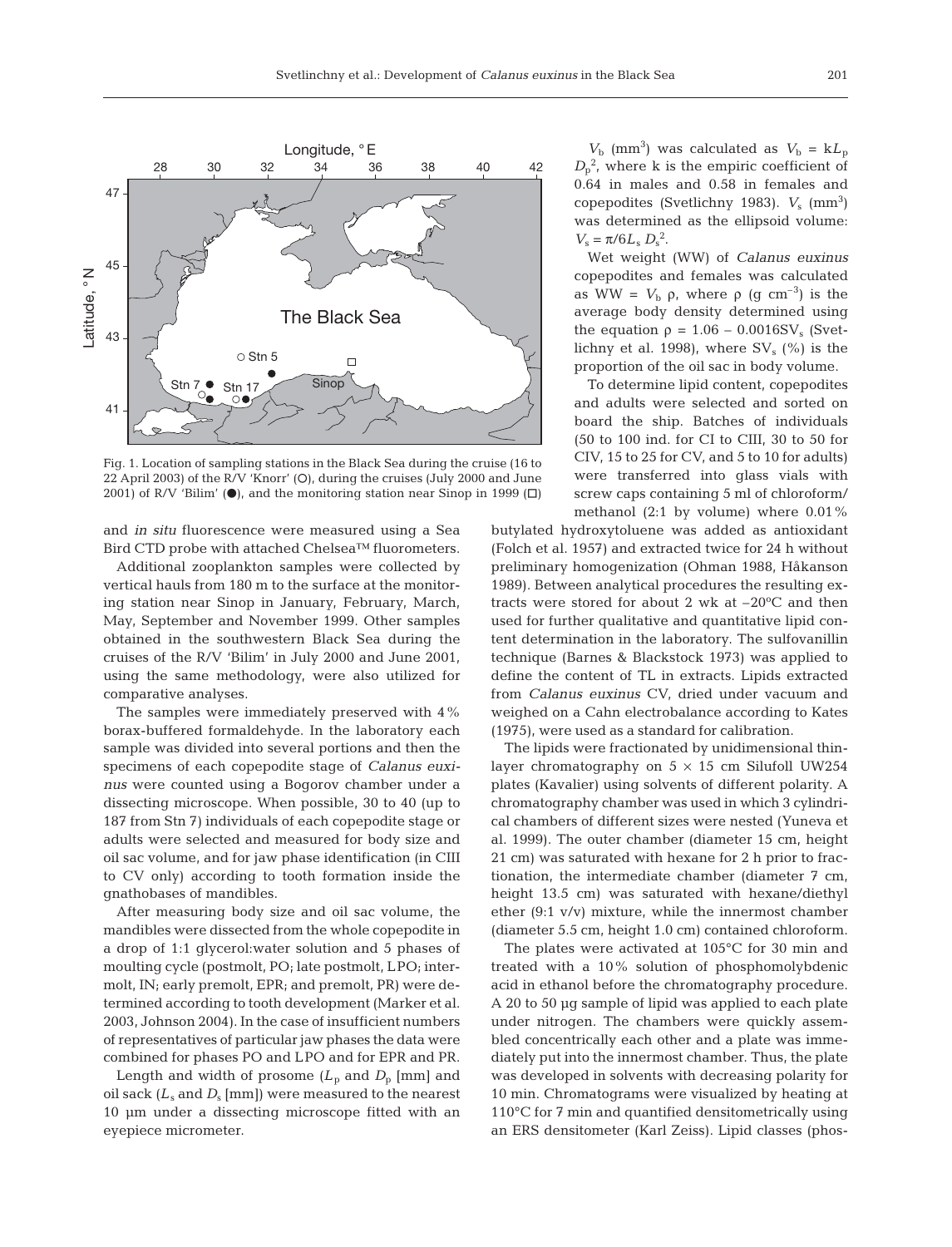pholipids, sterol, free fatty acids and triacylglycerols; the results concerning these lipid classes are not included in the present paper) and WE were identified against a suite of lipid standards (Sigma Chemical). Contents of TL and WE were given as  $\mu$ g ind.<sup>-1</sup>.

After completion of lipid extraction the copepods were removed from the chloroform/methanol mixture, dried at 60°C to constant value and weighed on a balance to determine defatted dry weight (DFDW). Of the defatted individuals, 20 to 30 from stages CI to CIII and 3 to 5 (up to 10) ind. of each later stage were used for carbon content measuring with an EA 1110 CHNS analyser (CE Instruments).

Respiration rate was determined at 20°C in CI, CIV and adults of *Calanus euxinus* from Stn 7 (after 1 d acclimation to 20°C), and at 8°C in CV and female adults sampled near Sevastopol in April 2003. The data on respiration rates at 20°C of *C. euxinus* from CII to adult females captured near Sevastopol in October 2002, September and October 2003 were used for the comparative analysis.

Respiration rate  $(R, \mu g O_2 \text{ ind.}^{-1} h^{-1})$  of copepods was determined using experimental and control syringes filled with 2.0 ml of natural seawater. One adult female or CV (or 4 to 10 ind. CI to IV) was transferred by a pipette into each experimental syringe, which had a protective sieve disc (mesh size 200 µm) covering the outlet. To obtain identical initial oxygen and seston content in control and experimental syringes, we connected one of each with a plastic tube and pumped the water through them both simultaneously several times. Then the syringes were separated, closed by stoppers and placed in dark chambers at  $20 \pm 0.5^{\circ}$ C or  $8 \pm 0.5^{\circ}$ C. Incubation periods were 1 h for adults and preadults and up to 2 h for CI to CII.

Oxygen concentration was measured using a polarographic membrane oxygen sensor OCE-057 (Marine

Hydrophysical Institute, National Academy of Sciences of Ukraine) joined to a chamber (all-glass syringe), 0.5 ml in volume and containing a magnetic stirrer (Svetlichny & Hubareva 2005). The water sample from the experimental or control syringe was transferred through the needle to the chamber in 6 portions. A further 4 portions were used to calculate the average oxygen concentration.

Statistical evaluation of the data was conducted by 1-way ANOVAs. Values presented in figures and tables are means ± SD. Relationships between any 2 variables were examined using least squares linear regression with Grapher® for Windows (v.2.00).

# **RESULTS**

#### **Field observations**

In April 2003 the temperature of the aerobic layer was 6.8 to 8.5°C indicating a state of early spring homothermy in the Black Sea (Fig. 2). The lower boundary of the aerobic layer was located at 87 m in the cyclonic region (Stn 5) and 176 to 185 m in the anticyclonic regions (Stns 7 and 17). Oxygen-deficient waters with  $<$ 1 ml O<sub>2</sub> l<sup>-1</sup> were deeper than 60 and 140 to 150 m in the cyclonic and anticyclonic regions, respectively. Fluorescence maxima were found at depths of 38 m (Stn 5) and 60 to 70 m (Stns 7 and 17). In these samples and within the OMZ we found a large number of alga *Proboscia alata*.

Total abundance of copepodites and adults of *Calanus euxinus* in the cyclonic zone region (Stn 5) was 14 292 ind.  $m^{-2}$  and the biomass constituted 3.99 g  $m^{-2}$ . In the anticyclonic regions their abundance amounted to 12 202 and 13 088 ind.  $m^{-2}$ , or 5.7 and 7.3 g  $m^{-2}$  for Stns 7 and 17, respectively.

The age structures of *Calanus euxinus* populations in these 2 regions were different (Table 1). At Stn 5 early copepodite stages (CI to CIII) amounted to 76.1% of the total abundance (excluding nauplii). However, at Stns 7 and 17 preadults and adults (67.6 and 73.3% of the total abundance, respectively) predominated, with CV constituting 50 and 63%, respectively. All early copepodite stages and the majority of preadults and adults were found above the OMZ at the anticyclonic Stn 17 both during the day- and nighttime. Within the OMZ at 11:30 h only 3% of all CVs, 8% of all adult females and 63% of all adult males were found with their guts filled with green paste and 9.3% of all CVs had empty guts. All copepodites and adults collected at Stn 17 during the day-



Fig. 2. Vertical profiles of temperature (T,<sup>o</sup>C), density (σ<sub>t</sub>), chl *a in situ* fluorescence (Flu, mV) and oxygen concentration  $(O_{2}$ , mmol  $I^{-1}$ ) from 1: cyclonic Stn 5 (17 April 2003), 2: anticyclonic Stns 7 (18 April 2003), and 3: 17 (22 April 2003)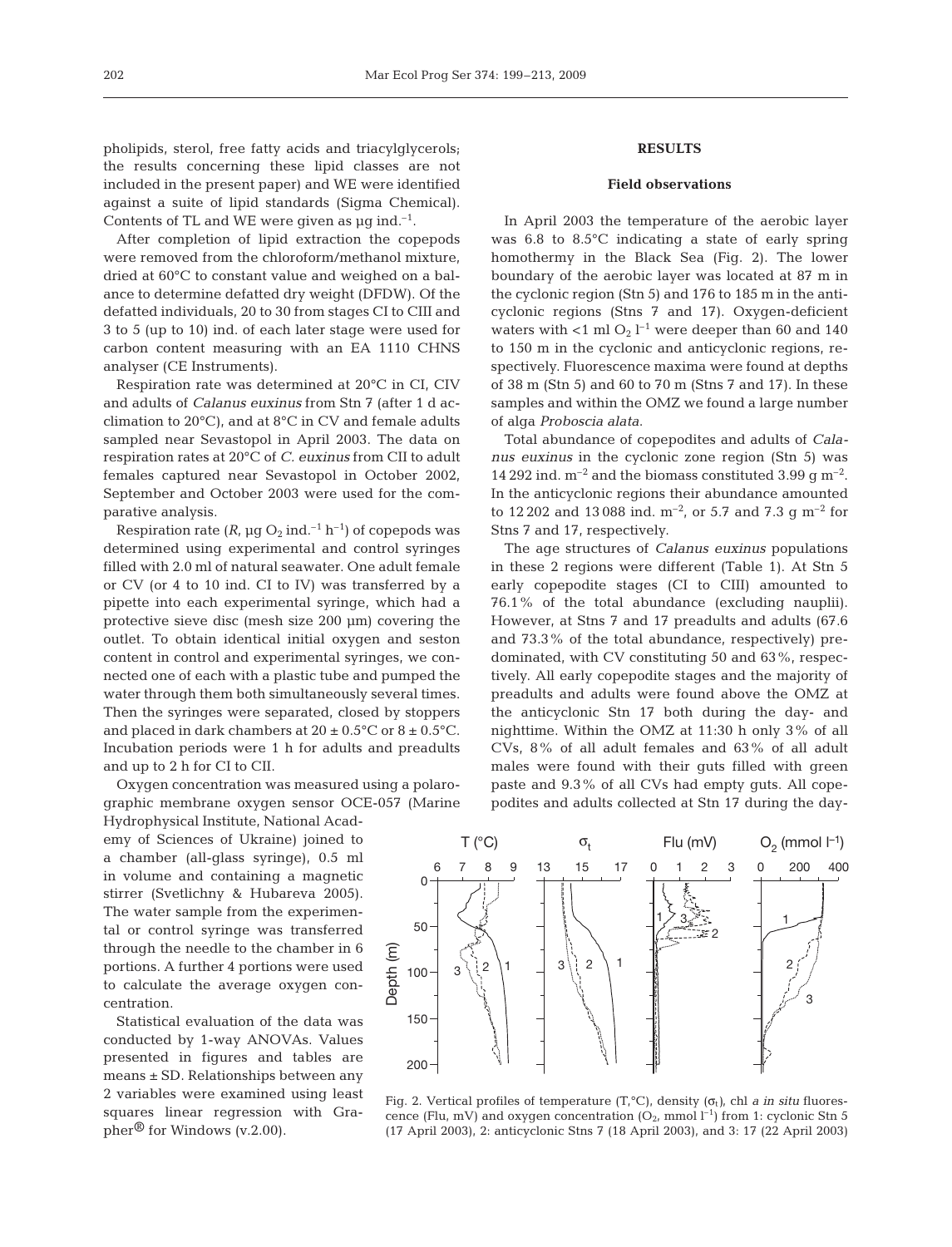| Stage       | Stn 5<br>$90-0$ m.<br>01:30h |      | $\operatorname{Stn} 7$    |                |                     |      |                        | Stn 17 |                           |          |                          |          |  |
|-------------|------------------------------|------|---------------------------|----------------|---------------------|------|------------------------|--------|---------------------------|----------|--------------------------|----------|--|
|             |                              |      | $200 - 140$ m,<br>18:30 h |                | $200-0$ m.<br>8:50h |      | $190 - 0$ m.<br>22:15h |        | $190 - 120$ m.<br>22:30 h |          | $190 - 120$ m.<br>11:30h |          |  |
|             |                              |      |                           |                |                     |      |                        |        |                           |          |                          |          |  |
|             | No.                          | $\%$ | No.                       | $\frac{0}{0}$  | No.                 | $\%$ | No.                    | $\%$   | No.                       | $\%$     | No.                      | $\%$     |  |
| <b>CI</b>   | 3684                         | 25.8 | $\Omega$                  | $\overline{0}$ | 660                 | 5.4  | 486                    | 3.7    | $\Omega$                  | $\Omega$ | 0                        | $\Omega$ |  |
| <b>CII</b>  | 4048                         | 28.3 | $\Omega$                  | $\Omega$       | 1204                | 9.9  | 712                    | 5.4    | $\Omega$                  | $\Omega$ | $\Omega$                 | $\Omega$ |  |
| <b>CIII</b> | 3151                         | 22.0 | $\Omega$                  | $\Omega$       | 2096                | 17.2 | 2291                   | 17.5   | 5                         | 0.4      | 21                       | 1.8      |  |
| <b>CIV</b>  | 1427                         | 10.0 | $\Omega$                  | $\Omega$       | 1934                | 15.9 | 1781                   | 13.6   | 57                        | 4.6      | 166                      | 14.2     |  |
| CV          | 684                          | 4.8  | 650                       | 86.2           | 4157                | 34.1 | 6081                   | 46.5   | 861                       | 68.8     | 712                      | 60.8     |  |
| <b>CVIF</b> | 1113                         | 7.8  | 57                        | 7.6            | 1318                | 10.7 | 1482                   | 11.3   | 166                       | 13.3     | 112                      | 9.5      |  |
| <b>CVIM</b> | 185                          | 1.3  | 47                        | 6.2            | 832                 | 6.8  | 255                    | 2.0    | 161                       | 12.9     | 161                      | 13.7     |  |

Table 1. *Calanus euxinus*. Abundance (No.; ind. m<sup>-2</sup>) and proportion (% of total abundance) of copepodite stages (CI to CV), adult females (CVIF) and adult males (CVIM) in April 2003

time between depths 0 to 60 m were found to have food in their guts.

For CIV all postmolts (PO + LPO), intermolts and all premolts (EPR + PR) were found in similar proportions (39, 25 and 36%, respectively). However, among CIVs collected within the OMZ, all premolts dominated (more than 90% of total number) (Fig. 3A). In contrast, POs and INs predominated among CVs found above and within the OMZ (Fig. 3B).

#### **Size–weight characteristics of** *Calanus euxinus*

In April 2003  $L_p$  ranged from  $0.69 \pm 0.03$  mm in CI to  $2.65 \pm 0.09$  mm in adult females and  $2.53 \pm 0.1$  mm in adult males. We did not find significant variation in *L*<sup>p</sup> within the molting cycle of each copepodite stage at Stn 7 (Table 2). However,  $V<sub>b</sub>$  increased by 28% (p < 0.05) in CIII and CIV from POs to PRs and by 25% in CV from POs to INs (Fig. 4); increases were due to multiple (9.4 times in CIII, 50 times in CIV and close to 16 times in CV) increments of oil sac volume  $(V<sub>s</sub>)$  during the molting period of these stages. In CV we found significant ( $p < 0.001$ ) increases in DFDW from 63  $\pm$ 3.5 mg for POs to  $127 \pm 3.2$  and  $112 \pm 5.7$  mg for INs and PRs, respectively.

At Stn 7, the frequency distribution of  $V_s$  in CV was bimodal above and within the OMZ, with maxima at 0 to 4% and 18 to 26% of  $V<sub>b</sub>$  (Fig. 5). CVs aggregating above the OMZ (85% of CV total number) were mainly POs with small lipid sacs  $(<8\%$  of  $V<sub>b</sub>$ ) whilst about half of LPOs and the majority of INs and PRs contained oil sacs larger than  $16\%$  of  $V<sub>b</sub>$ .

CVs from the OMZ (15% of CV total number) predominantly possessed large oil sacs. Among them the POs with empty guts (probably, diapausing individuals) were extremely lipid-rich (up to  $30\%$  of  $V<sub>b</sub>$ ). Mean  $V_s$  in these CV POs  $(0.151 \pm 0.039 \text{ mm}^3)$  did not differ significantly from  $V<sub>s</sub>$  in CV LPOs and INs (Table 2).



Fig. 3. *Calanus euxinus*. Jaw phase frequency distribution of copepodite stages: (A) CIV and (B) CV in total  $\Box$  and within OMZ (a) hauls at Stns 7 (18 April 2003) and 17 (22 April 2003). PO: postmolt; LPO: late postmolt; IN: intermolt; EPR: early premolt; PR: premolt

Mean values of  $V_{\rm b}$ , DFDW and dry weight (DW, mg) determined as a sum of DFDW and TL in *Calanus euxinus* (Table 2), significantly (p < 0.001) correlated with  $L_p$  following the power equations  $V_b = 0.057 L_p^{2.83}$  (r<sup>2</sup> = 0.98), DFDW =  $0.0057L_p^{3.42}$  ( $r^2 = 0.99$ ) and DW =  $0.0082L_p^{3.45}$  ( $r^2 = 0.99$ ), respectively. DFDW in CIs to adults increased proportionally with  $V<sub>b</sub>$  as DFDW =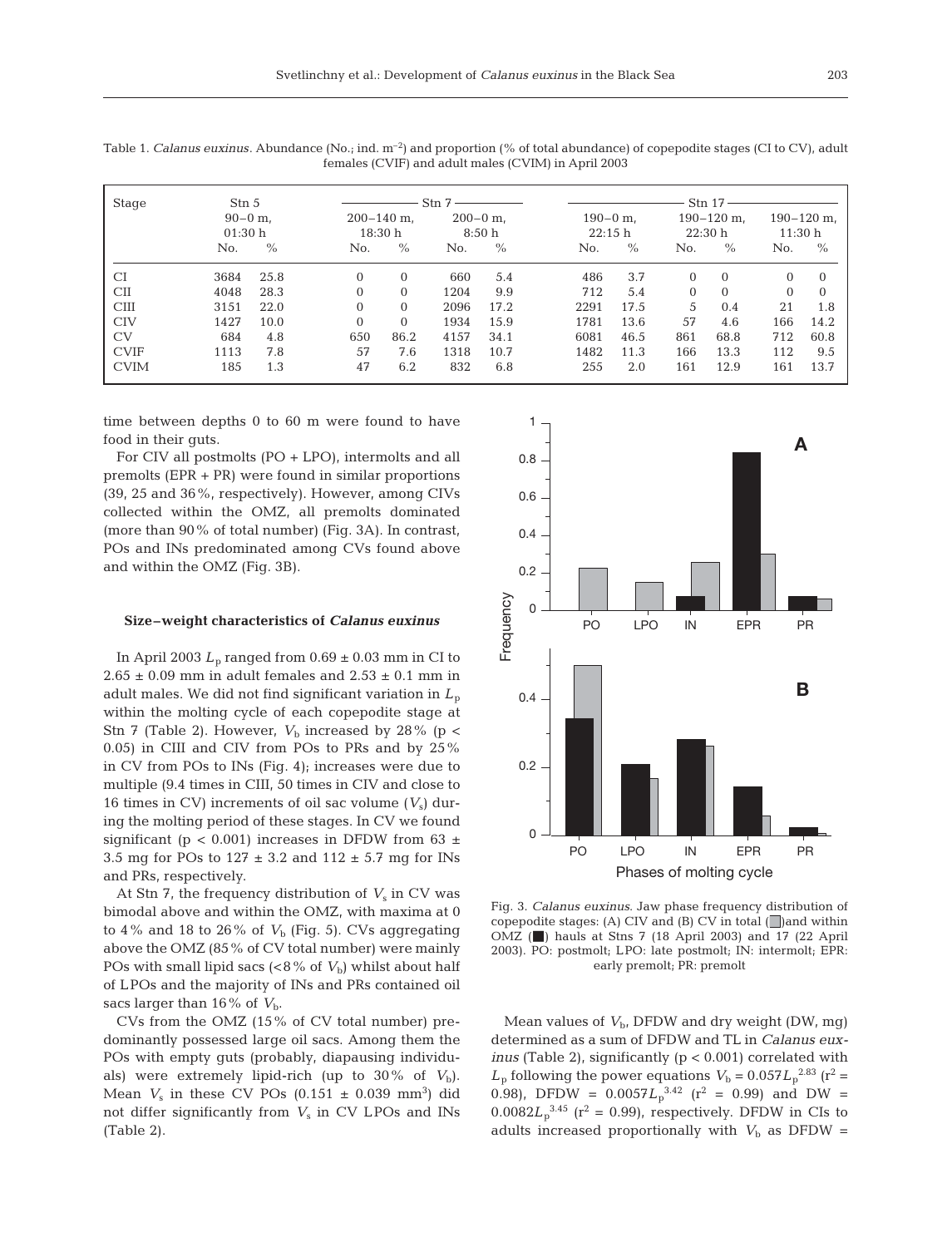| Stn |             | Stage Jaw phase | $\mathbf n$ | $L_{\rm p}$     | $V_{\rm h}$       | <b>DFDW</b>      | $\mathsf{C}$   | $V_{\rm s}$      | <b>TL</b> | WE             | <b>DW</b> |
|-----|-------------|-----------------|-------------|-----------------|-------------------|------------------|----------------|------------------|-----------|----------------|-----------|
| 5   | CV          | All             | 34          | $2.32 \pm 0.10$ | $0.626 \pm 0.116$ | 111.5            |                | $92.9 \pm 74.3$  | 98.4      | 76.26          | 209.9     |
|     | <b>CVIF</b> | All             | 24          | $2.62 \pm 0.09$ | $0.909 \pm 0.098$ | 153.3            |                | $65.3 \pm 65.6$  | 49.7      | 32.84          | 203.0     |
|     | <b>CVIM</b> | All             | 19          | $2.53 \pm 0.14$ | $0.827 \pm 0.138$ | 138.6            |                | $100.7 \pm 62.6$ | 70.8      | 57.44          | 209.4     |
| 7   | CI          | All             | 16          | $0.69 \pm 0.03$ | $0.025 \pm 0.002$ | 1.5              |                | $\boldsymbol{0}$ | 0.8       | $\overline{0}$ | 2.3       |
|     | <b>CII</b>  | All             | 20          | $0.95 \pm 0.04$ | $0.064 \pm 0.005$ | 5.1              | 51.7           | $\Omega$         | 2.4       | $\Omega$       | 7.5       |
|     | CIII        | PO+LPO          | 11          | $1.28 \pm 0.03$ | $0.093 \pm 0.008$ |                  |                | $0.06 \pm 0.05$  |           |                |           |
|     |             | IN              | 13          | $1.31 \pm 0.03$ | $0.103 \pm 0.015$ |                  |                | $0.39 \pm 1.00$  |           |                |           |
|     |             | EPR+PR          | 9           | $1.35 \pm 0.06$ | $0.117 \pm 0.013$ |                  |                | $0.55 \pm 0.41$  |           |                |           |
|     | CIII        | Total           | 33          | $1.31 \pm 0.04$ | $0.103 \pm 0.012$ | $14.6 \pm 7.1$   | $37.9 \pm 9.3$ | $0.33 \pm 0.48$  | 3.2       | 0.96           | 17.8      |
|     | <b>CIV</b>  | PO              | 11          | $1.75 \pm 0.09$ | $0.215 \pm 0.030$ |                  |                | $0.19 \pm 0.30$  |           |                |           |
|     |             | <b>LPO</b>      | 8           | $1.78 \pm 0.08$ | $0.219 \pm 0.035$ |                  |                | $0.29 \pm 0.22$  |           |                |           |
|     |             | IN              | 12          | $1.78 \pm 0.05$ | $0.262 \pm 0.030$ |                  |                | $5.30 \pm 3.60$  |           |                |           |
|     |             | EPR             | 10          | $1.76\pm0.03$   | $0.293 \pm 0.030$ |                  |                | $9.76 \pm 8.00$  |           |                |           |
|     |             | PR              | 9           | $1.82 \pm 0.03$ | $0.275 \pm 0.013$ |                  |                | $9.50 \pm 6.00$  |           |                |           |
|     | <b>CIV</b>  | All             | 50          | $1.77 \pm 0.07$ | $0.245 \pm 0.038$ | $35.9 \pm 2.9$   | $34.9 \pm 1.0$ | $4.34 \pm 2.24$  | 9.8       | 5.40           | 45.7      |
|     | <b>CV</b>   | PO              | 67          | $2.26 \pm 0.06$ | $0.529 \pm 0.058$ | $63.0 \pm 3.5$   | $31.0 \pm 6.9$ | $8.00 \pm 7.00$  |           |                |           |
|     |             | POD             | 18          | $2.36 \pm 0.10$ | $0.740 \pm 0.130$ | $106.0 \pm 11.4$ | $43.3 \pm 1.8$ | $151.0 \pm 39.0$ | 172.0     | 129.79         | 278.0     |
|     |             | <b>LPO</b>      | 29          | $2.29 \pm 0.08$ | $0.641 \pm 0.110$ |                  |                | $122.0 \pm 64.0$ |           |                |           |
|     |             | IN              | 45          | $2.33 \pm 0.11$ | $0.714 \pm 0.108$ | $127.3 \pm 3.2$  | $42.7 \pm 0.4$ | $165.0 \pm 54.0$ |           |                |           |
|     |             | EPR             | 19          | $2.28 \pm 0.10$ | $0.653 \pm 0.120$ | $112.8 \pm 5.7$  | $41.5 \pm 0.7$ | $126.0 \pm 40.0$ |           |                |           |
|     |             | <b>PR</b>       | 9           | $2.21 \pm 0.17$ | $0.660 \pm 0.160$ |                  |                | $120.0 \pm 53.0$ |           |                |           |
|     | CV          | All             | 187         | $2.30 \pm 0.09$ | $0.652 \pm 0.122$ | $90.8 \pm 9.0$   | $41.9 \pm 8.1$ | $92.0 \pm 79.0$  | 50.6      | 38.42          | 141.4     |
|     | <b>CVIF</b> | All             | 28          | $2.67 \pm 0.06$ | $0.953 \pm 0.110$ | 147.7            | $42.9 \pm 0.5$ | $65.0 \pm 46.0$  | 56.8      | 38.76          | 204.5     |
|     | <b>CVIM</b> | All             | 13          | $2.52 \pm 0.08$ | $0.776 \pm 0.093$ | 129.4            | $53.2 \pm 5.9$ | $95.0 \pm 60.0$  | 83.4      | 64.40          | 212.8     |
| 17  | <b>CV</b>   | All             | 44          | $2.29 \pm 0.11$ | $0.603 \pm 0.128$ | 102.9            |                | $81.5 \pm 75.8$  | 76.2      | 60.96          | 179.1     |
|     |             | POD             | 14          | $2.25\pm0.10$   | $0.641 \pm 0.127$ | 107.1            |                | $116.8 \pm 66.6$ | 142.9     | 111.90         | 250.0     |
|     | <b>CVIF</b> | All             | 29          | $2.67 \pm 0.10$ | $0.950 \pm 0.152$ | 164.1            |                | $43.5 \pm 50.8$  | 44.2      | 29.02          | 208.3     |
|     | <b>CVIM</b> | All             | 17          | $2.53 \pm 0.08$ | $0.820 \pm 0.016$ | 122.0            |                | $131.8 \pm 95.2$ | 91.7      | 77.85          | 213.7     |
|     |             |                 |             |                 |                   |                  |                |                  |           |                |           |

Table 2. *Calanus euxinus*. Mean ± SD values of prosome length (*L*p, mm), body volume (*V*b, mm3 ), defatted dry weight (DFDW, µg), carbon content as a percentage of defatted dry weight (C,%), oil sac volume (*V*s, mm3 ), total lipid content (TL, µg), wax ester content (WE, µg) and dry weight (DW, µg) in April 2003. F: females; M: males; PO: postmolt; POD: diapausing postmolt: LPO: late postmolt; IN: intermoult; EPR: early premolt; PR: premolt, n: number of individuals used for measuring *L*p, *V*<sup>b</sup> and *V*s. Blank cells: no data

 $-0.0063 + 0.17V_b$  ( $r^2 = 0.97$ ). In diapausing CV POs DFDW was 1.7 higher than that of CV just after ecdysis indicating that lipid accumulation in POs was accompanied by somatic growth.

Mean values of TL and WE correlated with *V*<sup>s</sup> (Fig. 6) as TL =  $0.00503 + 0.83 V_s$  ( $r^2 = 0.99$ ) and WE =  $0.00087 +$ 0.58  $V_s$  ( $r^2$  = 0.99) in CIII to CV with  $V_s$  < 0.065 mm<sup>3</sup> whilst in CVs and adults with  $V_s > 0.065$  mm<sup>3</sup> TL =  $-0.0271 + 1.32$  *V<sub>s</sub>* ( $r^2 = 0.95$ ) and WE =  $-0.0264 + 1.062$  $V_s$  ( $r^2$  = 0.94).

## **Respiration rate**

Respiration rate (R,  $\mu$ g O<sub>2</sub> ind.<sup>-1</sup> h<sup>-1</sup>) was determined in *Calanus euxinus* from CI to adult females collected in the southeastern Black Sea in April 2003 during shipboard experiments at 20°C and in the laboratory at 8°C in CV and adult females collected near Sevastopol. Also, we studied respiration rate in *C. euxinus* copepodites and females sampled in October 2002 and in September to October 2003 near Sevastopol at 20°C. Before the experiments individuals were kept for 1 d in seawater with a mixture of algae *Prorocentrum micans* and *Thalassiosira weisflogii* at the given temperature for acclimation.

We analyzed only the results of those experiments in which copepods performed high activity. Within the WW range of 0.03 to 1.27 mg at 20°C, respiration rate increased from 0.052 in CI to 2.13 µg  $O_2$  ind.<sup>-1</sup> h<sup>-1</sup> in adult females. Since the results obtained during spring and autumn experiments were similar (Fig. 7), we expressed the relationship between respiration rate and body weight at 20°C by a single power equation  $R = 1.61WW^{1.01}$  ( $r^2 = 0.99$ ). Respiration rate in CVs and adult females at 8°C was 2.7 times lower than that in individuals with similar WW at 20°C. Respiration rate at 8°C was described by the equation R =  $0.69WW^{1.05}$ . The mean *Q*<sup>10</sup> in the temperature range of 8 to 20°C for *Calanus euxinus* individuals with the same body size was equal to 2.04  $\pm$  0.02. Similar  $Q_{10}$  values were obtained by Vidal (1980c) and Ikeda et al. (2001).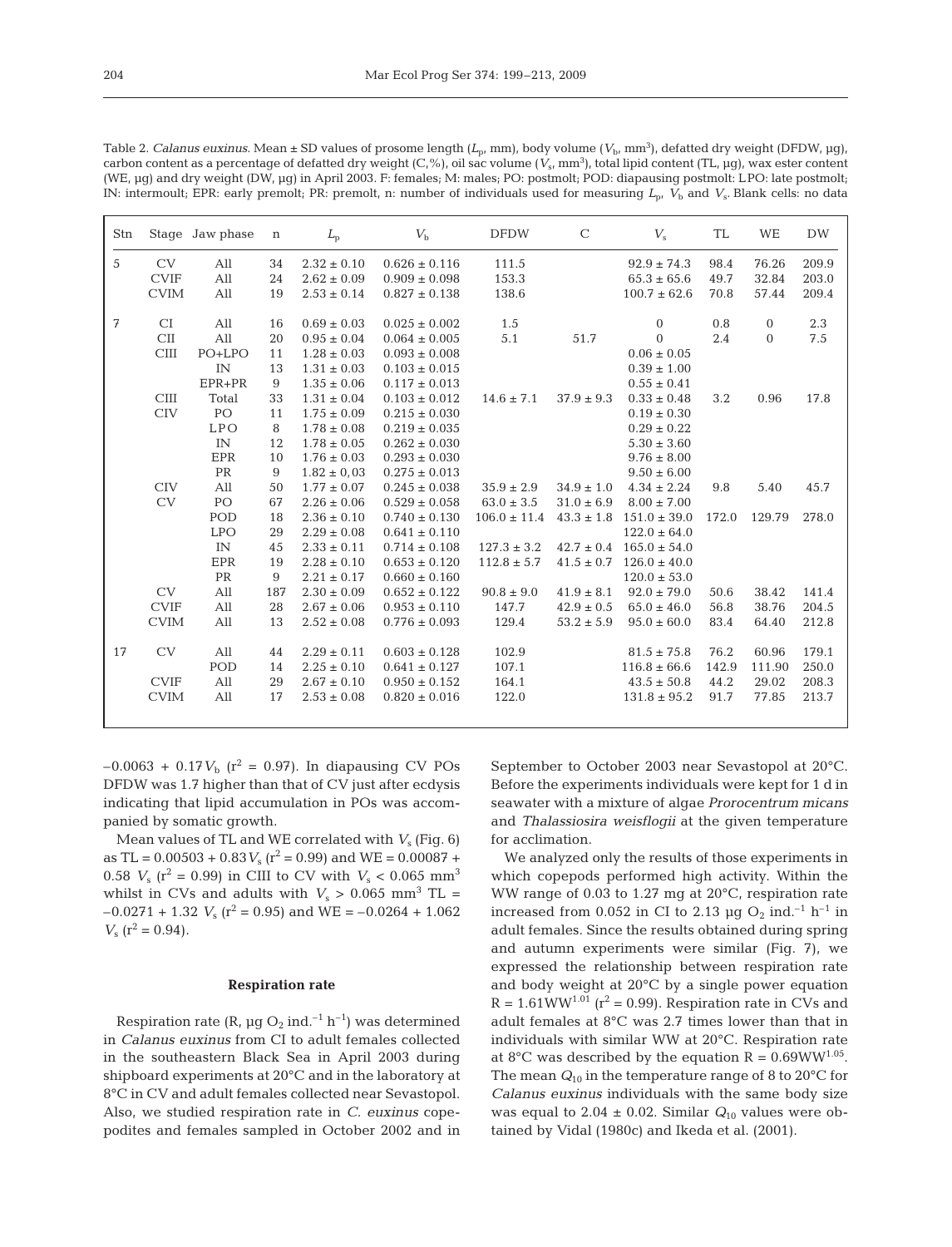

Fig. 4. *Calanus euxinus.* (A) Oil sac and (B) body volume of copepodite stages CIII to CV at different jaw phases in February ( $\blacksquare$ ) and September ( $\diamond$ ) 1999, July 2000 ( $\triangle$ ), June 2001 ( $\square$ ) and April 2003 (.). PO: postmolt; LPO: late postmolt; IN: intermolt; EPR: early premolt; PR: premolt

## **DISCUSSION**

#### **Population structure of** *Calanus euxinus*

Usually, late copepodite stages and adults of *Calanus euxinus* are abundant predominantly in deep shelf or slope regions in the main stream of the Black Sea Rim Current whilst towards the coast the number of early developmental stages increases (Vinogradov et al. 1992b). In contrast in April 2003 a large number of early copepodite stages of *C. euxinus* (10 883 ind. m–2) were found in the central part of the Black Sea (Stn 5). At slope Stns 7 and 17, where preadults and adults predominated, total biomass amounted to 7.3 g  $m^{-2}$ . Similar and even higher values of biomass (up to 23.6 g m–2) of *C. euxinus* were reported for the northeastern



Fig. 5. *Calanus euxinus.* Oil sac volume frequency distribution in CV at different jaw phases from the total  $\Box$ ) and within OMZ ( $\Box$ ) hauls at Stn 7 (18 April 2003). PO: postmolt; LPO: late postmolt; IN: intermolt; EPR: early premolt; PR: premolt

deep region of the Black Sea in August to September 2001 to 2004 (Vinogradov et al. 2005) and June to September 2005 (Vinogradov et al. 2006) during the phytoplankton depression period. High biomass of *C. euxinus* (up to 5.5 g  $\text{m}^{-2}$ ) was also found in the southwestern Black Sea in summer (Vinogradov et al. 1995), autumn (Yuneva et al. 1999, Besiktepe & Unsal 2000, Svetlichny et al. 2006) and during the phytoplankton rich winter–spring period (Vinogradov et al. 1992c).

However, local densities of *Calanus euxinus* population in the Black Sea may be even higher, because preadults and adults usually ascend to subsurface layers at night and aggregate in the OMZ during daytime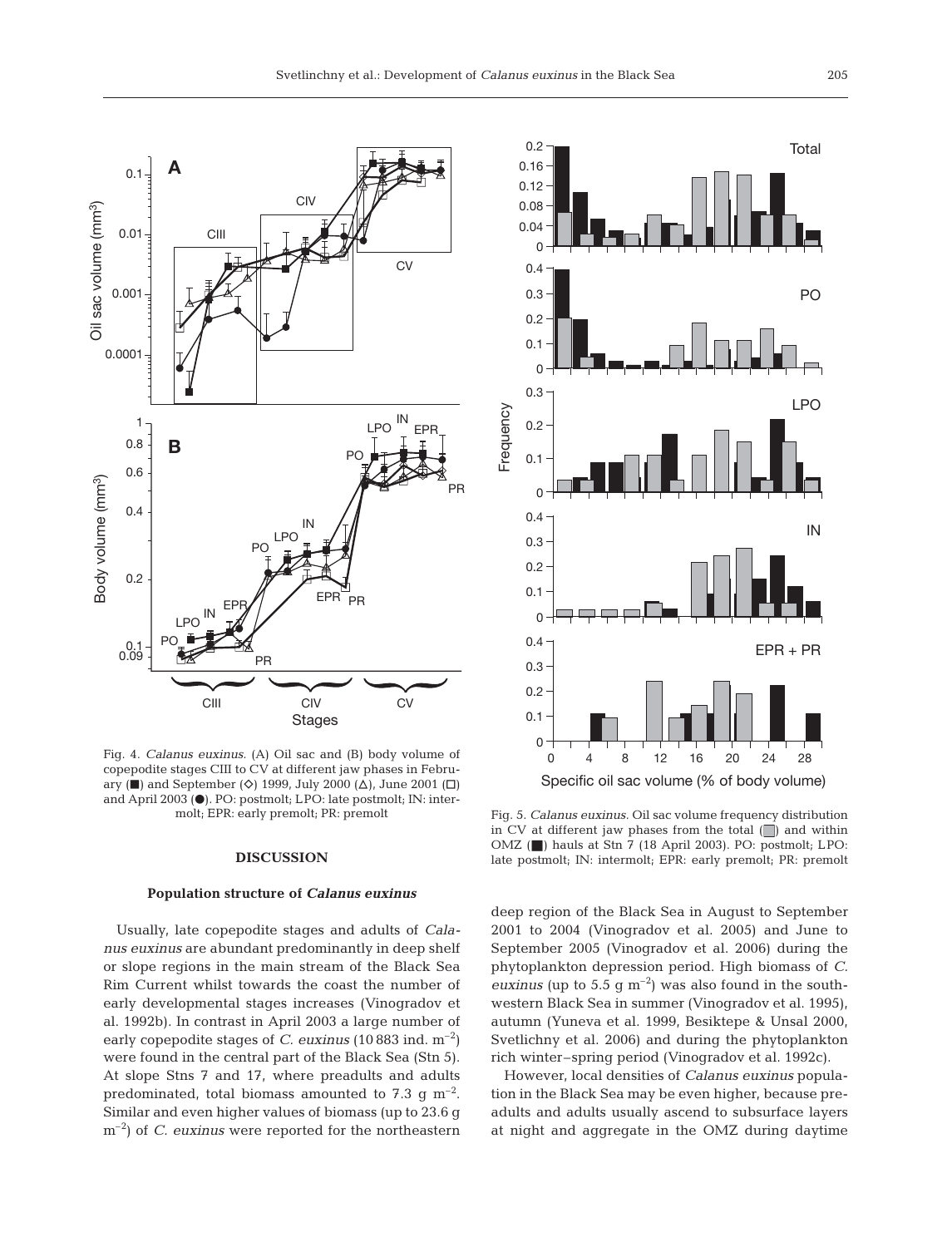

0 0.04 0.08 0.12 0.16 Oil sac volume (mm3)

 $\Box$ 



Fig. 7. *Calanus euxinus*. Relationships between respiration rate and wet weight (WW) at  $20^{\circ}C(1)$  ( $\blacktriangle$ , $\triangle$ , $\square$ ) and  $8^{\circ}C(2)$  (O), and between respiration rate and defatted dry weight at 20°C (3) ( $\bullet$ ) and 8°C (4). ( $\Delta$ ) October 2002; ( $\blacktriangle$ ) April 2003; ( $\Box$ ) September to October 2003. Regression of respiration rate at 8°C against DW (4) was calculated on the basis of the relationship between respiration rate at 20°C and WW taking into account age changes in the WW:DW ratio

(Besiktepe 2001). Vinogradov et al. (1992a,c) reported on *C. euxinus* daytime aggregations with biomass 1.1 g  $\mathrm{m}^{-3}$  in February 1991 and up to 3.5 g  $\mathrm{m}^{-3}$  in April 1988.

Such high population densities in the closely related *Calanus helgolandicus* were found only in waters surrounding the western Iberian Peninsula and in the North Adriatic (Bonnet et al. 2005). *C. euxinus* was found to be abundant during all seasons (Sazhina 1987) and over the whole open part of the Black Sea (Vinogradov et al. 1992b) whilst in the other seas of the North Atlantic *Calanus* development strongly depends upon seasonal changes in phytoplankton concentration (Ceballos et al. 2004, Rey-Rassat et al. 2004).

During all seasons late development stages of *Calanus euxinus* migrate in the morning to the OMZ where they reduce respiration rate and stop feeding (Vinogradov et al. 1992a,b). CV and adults began to feed again during the night and ascend to the upper layers (Besiktepe et al. 2005). According to our observations, in autumn 1996 and 1998 and in summer 2000 and 2001 (L. Svetlichny unpubl. data) the guts of CV and adults *C. euxinus* were empty or contained small dark lumps during daytime. But in April at the anticyclonic Stn 17 the majority of preadults and adults were above the OMZ and had food in their guts during both dayand nighttime. This may be due to a high concentration of *Proboscia alata* in deep layers which allows *C. euxinus* to feed all day long without vertical migration. Eker-Develi & Kideys (2003) also found that in March to April 1998, *P. alata* aggregated far below the euphotic zone (56 to 86 m). Probably, the huge amount of large diatoms outside the euphotic zone is due to sinking of algae after the winter–spring phytoplankton bloom.

Only 8 to 9% of CV sampled within the OMZ had empty guts and large oil sacs suggesting that diapausing stock began to form just in this period. According to Vinogradov et al. (1992a) and Svetlichny et al. (1998, 2006), CV POs with empty guts and large oil sacs captured in the OMZ at night, had reduced respiration and nitrogen excretion rates, low locomotor activity and were considered as diapausing copepodites. *C. euxinus* CV in 'resting phase' with low locomotor activity have been observed in the OMZ (Flint 1989). According to Vinogradov et al. (1992b), diapausing CV appeared in low numbers in the Black Sea in April to May. In summer their numbers increased and constituted on average 30% (up to 70%) of the CV total number in autumn. However, in winter diapausing CV were absent.

Therefore, it appears that CV moulting phases LPO, IN and PR collected in April 2003 developed from POs without entering diapause.

The great number of CIV PRs (especially in the OMZ) is evidence of favorable nutritional conditions for *Calanus euxinus* in April (Fig. 3A). Crain & Miller (2001) showed that under conditions of experimental starvation the suppression of development took place in CII to CIV POs. However, *C. euxinus* CV POs dominated even at high food concentrations due to the long-

0

0.04

0.08

Total lipids and wax ester weight (mg)

Total lipids and wax ester weight (mg)

0.12

0.16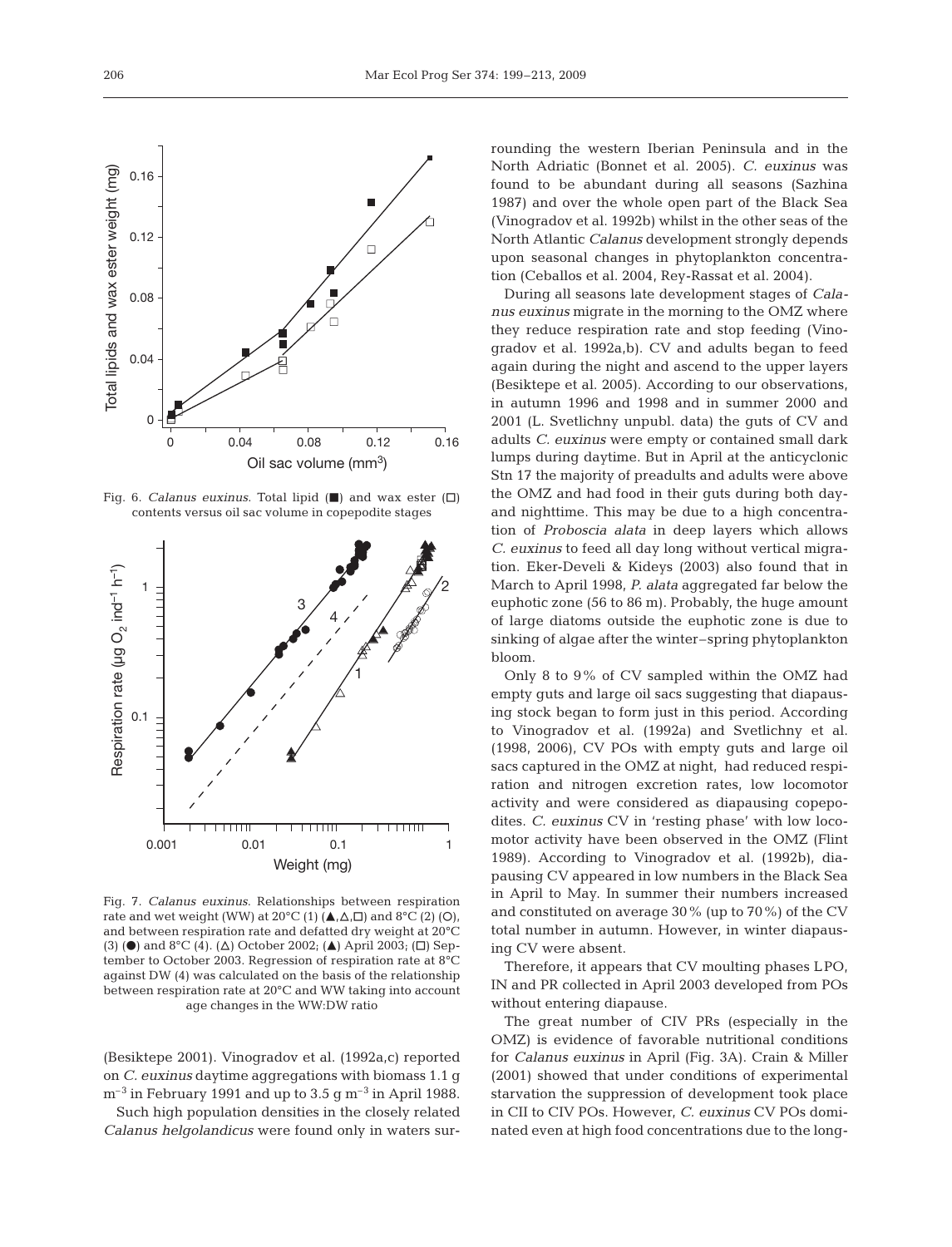drawn process of lipid accumulation during this stage (Svetlichny et al. 2006). Therefore, the predominance of PO jaw phase could be found not only in CVs preparing to diapause (Johnson 2004), but in CVs developing without diapause. In April 2003, POs dominated CV with a small percentage of INs and PRs in the layers above and within the OMZ (Fig. 3B), in contrast to summer and autumn (Svetlichny et al. 2006) when only diapausing POs stayed in the OMZ at night.

## **Ontogenetic changes in size–weight characteristics of** *Calanus euxinus*

According to our results, in *Calanus euxinus L*<sup>p</sup> increased with higher increments in CIII to CV and with lower increments from CI to CIII and from CV to adults. Similar sigmoidal development has been described for *C. marshallae* (Peterson 1986). We did not find significant differences in  $L_p$  of copepodites and adults collected in April 2003, from mean annual values obtained in the southern and southwestern Black Sea during 1999 to 2003, despite the pronounced seasonal changes in surface temperature (Fig. 8). During the warm period from June to October mean  $L_p$  of *C. euxinus* females  $(2.63 \pm 0.12 \text{ mm})$  did not differ significantly from that in cold months from January to April  $(2.66 \pm 0.09 \text{ mm})$ . This may be the result of *C. euxinus* development in the Rim Current zone of the Black Sea, in the deep layers with low and stable temperatures (6.5 to 8.5°C) throughout the year. According to Bonnet et al. (2005), in European waters the size of *C. helgolandicus* female  $L_p$  changes from 1.94 in the Aegean Sea to 2.6 mm in the North Sea. Fleminger & Hulsemann (1987) reported that within the geographical range of *C. helgolandicus* the Black Sea females have maximum body size, probably, due to the hydrochemical characteristics of the Black Sea.

In April 2003 mean DW in *Calanus euxinus* increased proportionally with *L*p following the power equation  $\rm{DW}$  = 0.0082 $L_{\rm p}^{\rm 3.45}$ . Besiktepe & Telli (2004) found similar age dynamics of DW in *C. euxinus* in October 2000  $(DW = 0.0069L_p^{3.41})$  and May 2001 (DW =  $0.0062L_p^{3.34}$ ). The regression for DW against  $L<sub>p</sub>$  has a steeper slope (3.45) than that for  $V<sub>b</sub>$  against  $L<sub>p</sub>$  (2.83), indicating that during *Calanus euxinus* ontogeny DW increased with lower speed than  $V<sub>b</sub>$  resulting in reduced water content ( $%$  of  $V<sub>b</sub>$ ) in preadults and adults. DFDW per unit volume increased uniformly from  $0.06$  mg mm<sup>-3</sup> in CI to  $0.15$  mg mm<sup>-3</sup> in adults, DW per unit volume rose from 0.092 mg mm<sup>-3</sup> in CI to 0.38 mg mm<sup>-3</sup> in CV and then reduced to  $0.21$  mg mm<sup>-3</sup> in females and  $0.27$  mg mm–3 in males. Similar DW content have been reported for CV and adults of *C. helgolandicus* from the Celtic Sea (Williams & Robins 1982).



Fig. 8. *Calanus euxinus*. (A) Prosome length of copepodites (CI to CV) and adult females (CVIF) from the southwestern Black Sea (April 2003, June 2001 and July 2000) and from the southern Black Sea (off Sinop, 1999, all other months), and (B) surface water temperature during sampling. Solid line = mean annual values; dashed line = SD

*Calanus euxinus* accumulate lipids in the oil sac mainly in the form of WEs (Yuneva et all. 1997). However, if we transform  $V<sub>s</sub>$  to weight of WE with the density of 0.86 g mm<sup>-3</sup> (Lewis 1970), WE estimated from  $V_s$ in CV and females will be  $1.23 \pm 0.26$  times higher than measured WE (see Table 2). According to Miller et al. (1998), in *C. finmarchicus* the ratio between estimated (from the oil sac volume) and measured WE was equal to 1.44. However, the oil sac of *C. euxinus* contains about 9% of other lipid fractions (probably, the components of oil sac cell membranes) (T. Yuneva pers. comm.). Therefore, the overestimation of lipid amount in the oil sac using the volume method will be nearly 10%. In *Calanoides carinatus*  $V_s$  in terms of weight units also was close to measured amount of reserved lipids (Arashkevich et al. 1996).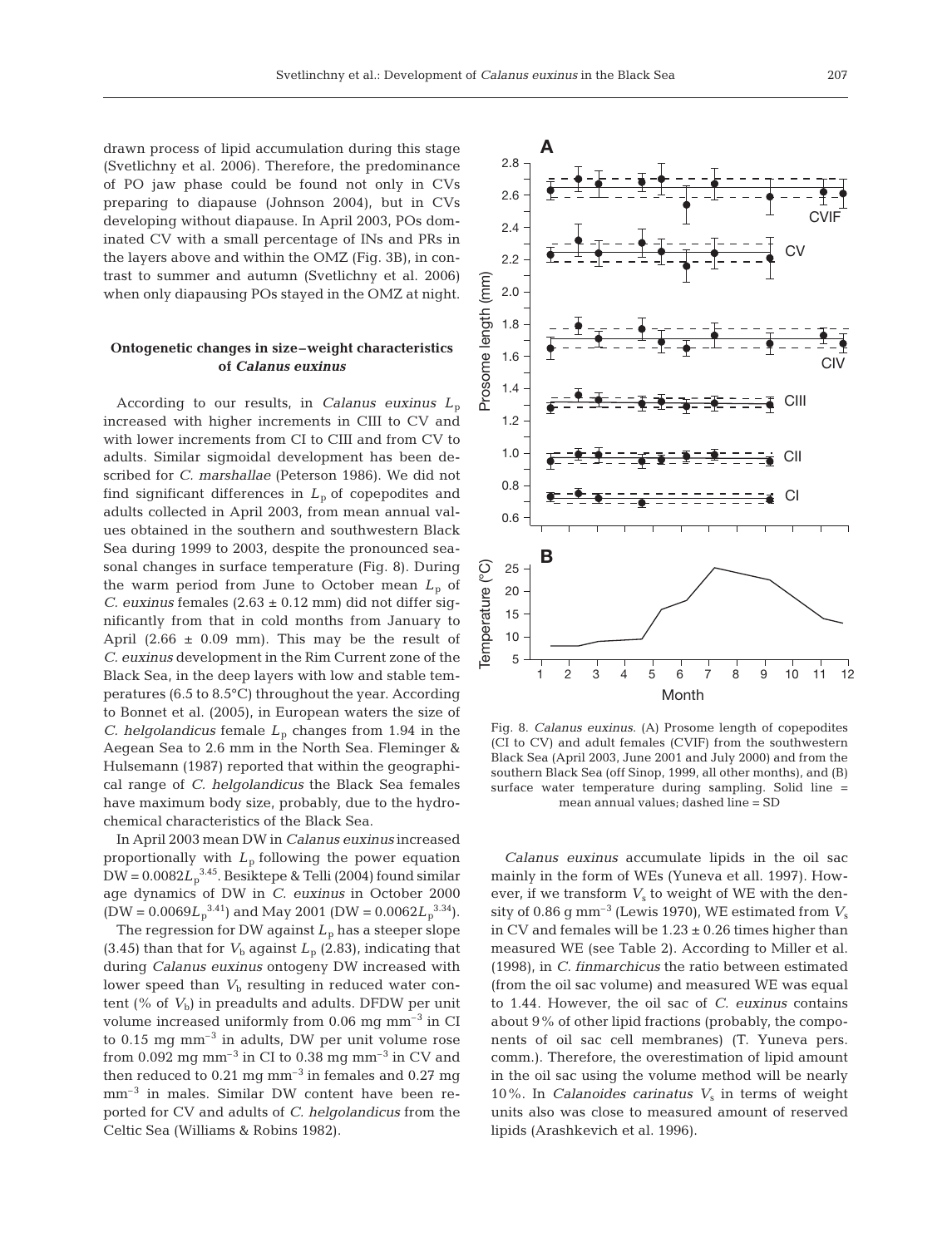# **Variability in lipid reserves during the phases of CV molting cycle**

In April 2003 mean  $V_s$  increased from 0.008  $\pm$ 0.007 mm<sup>3</sup> in POs to  $0.109 \pm 0.066$  mm<sup>3</sup> in LPOs and reached  $0.165 \pm 0.054$  mm<sup>3</sup> in CV INs (Table 2). Consequently, during the PO period *V*<sup>s</sup> in *Calanus euxinus* increased nearly 14-fold. However, the difference between mean values in all examined LPOs and INs was found to be insignificant because  $V_s$  in both molting stages ranged from zero to the maximum (Fig. 5).

Miller et al. (2000) showed that despite high variability of *V*s, its upper limit in *Calanus finmarchicus* CV ('apparent maximum' represented by an approximate upper envelope that lies above 98.5% of the data points) increased with body size. In our study we determined the upper limit of  $V_s$  ( $V_{ul}$ ) as mean  $V_s$  estimated using 10 extremely lipid-rich individuals. As a result,  $V_{ul}$  in LPOs (0.173  $\pm$  0.021 mm<sup>3</sup>) was significantly lower than that in INs  $(0.226 \pm 0.04 \text{ mm}^3)$ . A similar  $V_{ul}$  $(0.208 \pm 0.05 \text{ mm}^3)$  was found in February 1999 also in INs. In autumn 1998 and during summer phytoplankton depression in 2000 and 2001  $V_{ul}$  in CV INs amounted to  $0.139 \pm 0.016$  mm<sup>3</sup> and  $0.119 \pm 0.026$  mm<sup>3</sup>, respectively, being lower than those in winter and spring.

In February and April *V*<sub>s</sub> CIV INs were larger than those collected in the warm period. During the cold season we observed maximum  $V<sub>b</sub>$  in all copepodite stages (Fig. 4B). This may be connected with better nutritional conditions for Black Sea *Calanus* during the winter–spring period. However, in summer the amount of lipid reserves was also higher in *C. euxinus* than in *C. helgolandicus* from the English Channel (Rey-Rassat et al. 2002a) but similar to that in *C. finmarchicus* (with similar body size) from the North Atlantic (Miller et al. 2000) and the North Sea (Rey-Rassat et al. 2002b).

#### **Age dynamics of respiration rate**

According of our results, WW dependent changes in *Calanus euxinus* respiration rate during the ontogeny from CI to CVI can be expressed by the equations  $R =$ 1.61WW<sup>1.01</sup> and  $R = 0.69$ WW<sup>1.05</sup> at 20°C and 8°C, respectively (Fig. 7). The slopes in these regressions are higher than the exponent values for dry body mass of about 0.8 reported on oxygen consumption rates of planktonic copepods (Vidal 1980c, Ikeda et al. 2001). However, if we change the body weight units from WW to DFDW (which reflects the amount of metabolically active matter in the body), the above equations become  $R = 6.69DFDW^{0.8}$  and  $R = 2.84DFDW^{0.8}$  for 20°C and 8°C respectively. This is due to a lower share

of DFDW in early copepodite stages compared with preadults and adults in *C. euxinus.*

In April 2003 weight-specific respiration rate in active females with a DW of 0.267 mg at 20°C reached 2.13 µg O<sub>2</sub> ind.<sup>-1</sup> h<sup>-1</sup> or 7.9 µg O<sub>2</sub> mg DW<sup>-1</sup> h<sup>-1</sup> (18.5 µg  $O_2$  mg  $C^{-1}$  h<sup>-1</sup>), being close to maximum energy expenditure in *Calanus euxinus* females during permanent swimming at the same temperature (Pavlova & Minkina 1987, Svetlichny & Hubareva 2005). According to the equation of Ikeda et al. (2001), in epipelagic copepods with the same body weight at 20°C weightspecific respiration rate amounted to 4.96  $\mu$ g O<sub>2</sub> mg  $DW^{-1}$  h<sup>-1</sup>. After using the equation of Vidal (1980c) for *C. pacificus* at 20°C, we estimated weight-specific respiration rate in *C. euxinus* females as 8.86  $\mu$ g O<sub>2</sub> mg  $DW^{-1}$   $h^{-1}$ .

At 8°C, weight-specific respiration rate of *Calanus euxinus* females was 3.43 µg  $O_2$  mg  $DW^{-1}$   $h^{-1}$  and, according to Vidal (1980c), was 30% lower than that of *C. pacificus* (4.95 µg  $O_2$  mg  $DW^{-1}$  h<sup>-1</sup>). This difference may be due to the lower salinity of the Black Sea. For example, Anraku (1964) found more than a 2-fold decrease in respiration rate of *C. finmarchicus* during salinity reduction from 31.5 to 21.5‰. In our experiments (L. Svetlichny & E. Hubareva unpubl. data) weight-specific respiration rate of *C. euxinus* reared at 39‰ was significantly 1.3 times higher than that at the Black Sea salinity of 18 to 20‰.

# **Reconstruction of growth in body weight and estimation of stage duration**

Although *Calanus euxinus* copepodites and adults collected in April 2003 do not represent a temporal progression of successive stages in cohort, we can reconstruct age dynamics of DW during the winter– spring period using our findings that  $V_{\rm s}$ ,  $V_{\rm b}$  (Fig. 4) and molt increments of  $L_p$  (Fig. 8) are similar in winter and spring. The weight of body compartments may be expressed in terms of carbon taking into account the ratio of the carbon content as 0.81 for WE, 0.78 for TL containing 70 to 72% of WE, 8 to 13% of triacylglycerols, 13 to 15% of phospholipids and 3 to 5% of sterols (Yuneva et al. 1999), according to stoichiometric composition of the main lipid compounds in calanoid copepods (Ventura 2006), and as  $0.42 \pm 0.6$  for DFDW (our data, Table 2). Our calculations were based on the results of direct measurements (Table 2). Because of absence of the data on single molting copepodite phases, we used the empiric relations of WE and TL to *V*<sup>s</sup> obtained in our study (Fig. 6). Total carbon weight was determined as a sum of carbon contents in DFDW and TL. Reconstruction of age dynamics of weight compartments in CI through adult females is shown in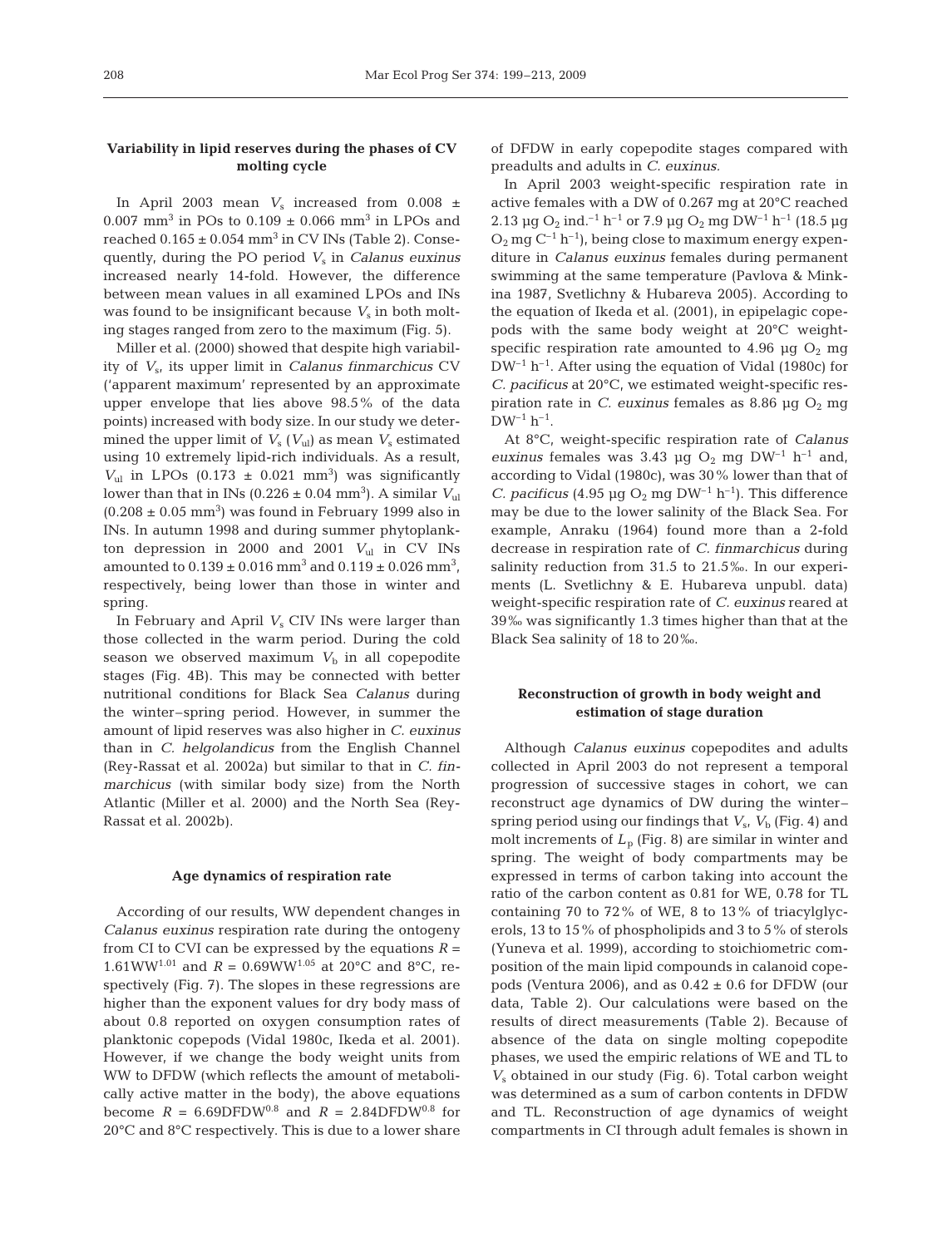Fig. 9. Calculated mean total carbon content increased uniformly from 1.3 µg in CI to 28 µg in CIV PRs, changed from 44 to 147 µg during the CV PO phase, reached 205 µg in the CV interphase and then decreased to 115 µg in adult females. In CIII to CV carbon content of TL and WE tended to increase during molting periods and then reduced after ecdysis. This is connected with energy expenditure during ecdysis which may result in losses of 22% of carbon weight (Rey-Rassat et al. 2002b). In females, pronounced lipid depletion is due to gonad formation and egg production (Sargent & Henderson 1986). In contrast to TL and WE, DFDW does not vary greatly within a single development stage. Carbon content of DFDW increased nearly uniformly from 0.65 µg in CI to 67 µg in adult females.

Using our results concerning age dynamics of body weight and available literature data on growth rates in *Calanus*, we can estimate stage duration and total generation time of *C. euxinus* during winter–spring homothermy. Sazhina (1987) found that in a laboratory experiment at 18°C, development time (from egg to adult) of Black Sea *Calanus* amounted to 34 d. Stage durations amounted to 3 d for CI and CII, 4 d for CIII, 5 d for CIV and CV. However, there is no information available for growth of this species in the natural environment at 8°C. Therefore, to estimate the duration of copepodite development in *Calanus euxinus* during winter–spring homothermy at 8°C, we calculated time dependent changes in carbon body weight (CW) of CI  $(1.3 \mu g C)$  through CV INs  $(205 \mu g C)$  according to the equation:  $CW_t = CW_{t-1} + P_{t-1}$ , where *t* is time (d<sup>-1</sup>) and *P* is absolute growth rate (mg C ind.<sup>-1</sup> d<sup>-1</sup>).



Fig. 9. *Calanus euxinus*. Age dynamics of total carbon content ( $\bullet$ ) and carbon equivalents of defatted dry weight ( $\diamond$ ), total lipids  $(\blacksquare)$  and wet weight  $(\square)$  in copepodites CI to adult females (CVIF)

*P* was calculated based on ontogenetic changes in specific growth rate  $(q, d^{-1})$  of *Calanus finmarchicus* copepodites with similar body size and carbon content, reared at 8°C under non-limiting food concentration (Campbell et al. 2001, their Table 5). For CI to CV of this species  $g$  decreased from 0.31 to 0.042 d<sup>-1</sup> (Fig. 10A). Similar dynamics of *g* was found in *C. sinicus* with smaller body length at 8°C (Uye 1988). Vidal (1980a) estimated  $q$  as 0.118 d<sup>-1</sup> for *C. pacificus* CV. However, this value may be considered to be overesti-



Fig. 10. Age dynamics of (A) specific carbon growth rate  $(d^{-1})$ in *Calanus* group species, and (B) absolute growth rate (*P*, mgC ind.–1 d–1) and net growth efficiency (NGE) in *C. euxinus* copepodites. Growth rates in sibling *Calanus* species at high food resources: (▲) *C. pacificus*, 8°C (Vidal 1980a); (□) *C. helgolandicus*, 15°C (Harris et al. 2000); (●) *C. sinicus*, 8°C (Uye 1988); (◆) *C. finmarchicus*, 8°C (Campbell et al. 2001); (◇) *C. helgolandicus*, 15°C (Rey-Rassat et al. 2002a); ( $\Box$ ) *C. finmarchicus*, 10°C (Harris et al. 2000). (1, ★) *P* (our results);<br>(2) NGE (Ikeda et al. 2001); (3,O) NGE (calculated as NGE = *P*/*P*+*R)* where *R* is respiration rate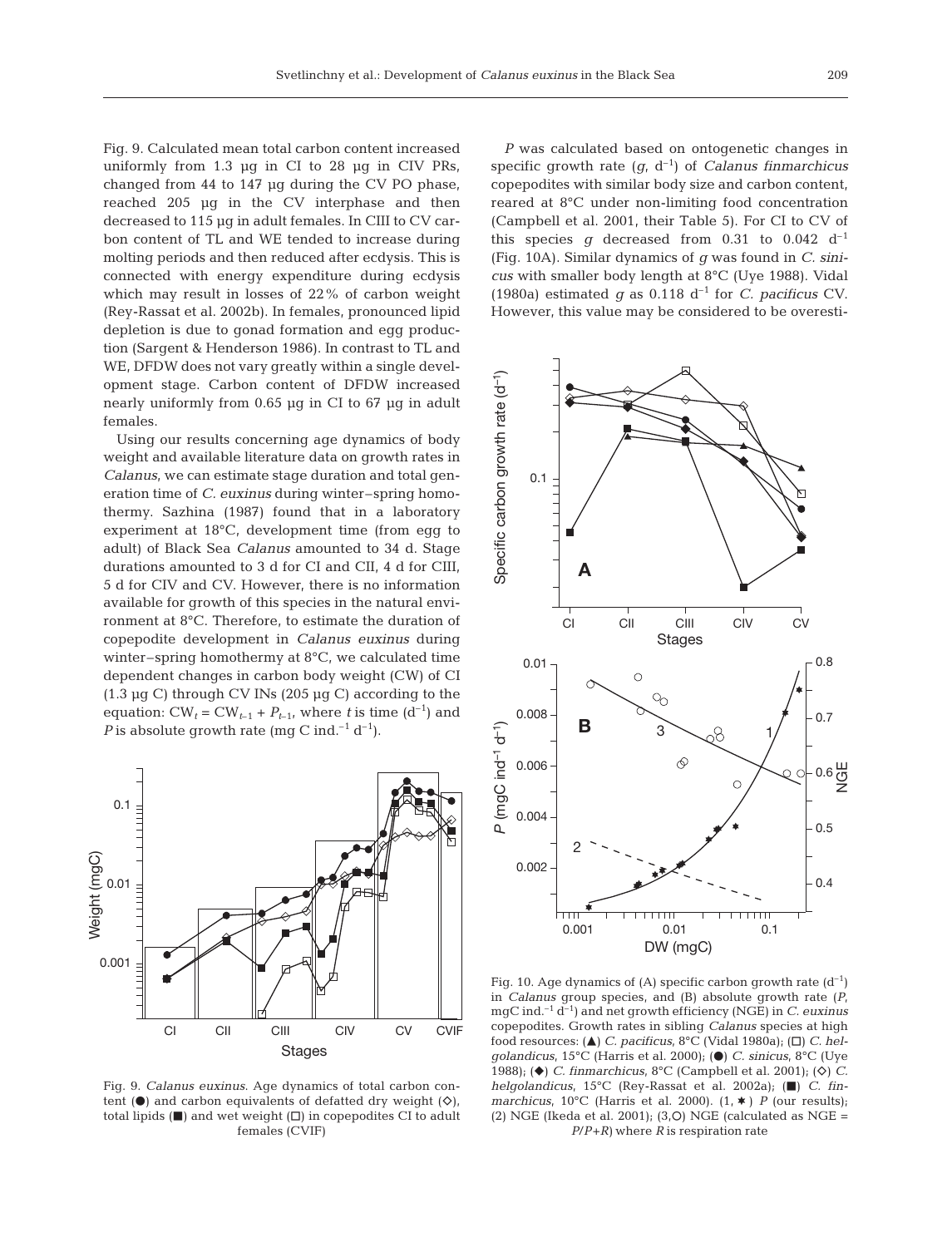mated, because even at 15°C and high food concentration *g* in *C. helgolandicus* CV amounted to only 0.08 (Harris et al. 2000) and 0.043 (Rey-Rassat et al. 2002a).

After plotting *g* magnitudes reported by Campbell et al. (2001) against a scale of CW in *C. euxinus* copepodite stages, we found the correlation between *g* and CW and calculated daily  $P$  as  $P = CW(e^g - 1)$ . Obtained absolute growth rates (Fig. 10B) increased from 0.00047 mg C d<sup>-1</sup> in CI to 0.0075 mg C d<sup>-1</sup> in CV INs following the equation  $P = 0.017 \text{CW}^{0.53}$ .

*P* depends upon the respiration rate (*R)* and the coefficient of net growth efficiency (NGE) according to the equation NGE =  $P/(P + R)$ . Ikeda et al. (2001) showed that NGE in preadult and adult epipelagic copepods changed from 0.54 to 0.21 when temperature and body weight increased. According to the equations of these authors, at 8°C NGE in *Calanus euxinus* CI to CV should decrease from 0.47 to 0.37 (Fig. 10B). We estimated age dynamics of NGE in *C. euxinus* from obtained *P* and *R* after converting respiration data in µg  $O_2$  (Fig. 9) to carbon units in  $\mu$ g C using the coefficient of 0.363 at  $RQ = 0.97$  (Ikeda et al. 2000), where  $RQ$  is respiration quotient. It turned out that at nearly maximum respiration rates in our experiments NGE reduced from 0.77 in early copepodite stages to 0.6 in CV, being close to maximum values for marine copepods (Ikeda et al. 2001). Such a pattern is in accordance with the wellknown conception (Winberg 1968) that in juvenile stages NGE can be close to a theoretical maximum (about 0.8), and then decreases during growth. In the experiments of Petipa (1966), NGE in *C. euxinus* diminished 10-fold from 0.55 in CI to 0.056 in CV. Consequently, *P* magnitudes obtained in our study using the values of *g* by Campbell et al. (2001) agree with maximum net growth efficiency of marine copepods.

Time dependent changes in CW of *Calanus euxinus* at a constant temperature of 8°C based on calculated *P* values are presented in Fig. 11A. According to our calculation, the period from CI to CV PO (when somatic growth predominated over lipid accumulation) amounted to 22 d. Similar median development time (MDT) in CI to CV of *Calanus* species at 7.6°C (26.2 d) was estimated by Thompson (1982). In the experiments of Vidal (1980b) development time for CII to CV of *C. pacificus* was equal to 16.7 d, therefore, MDT for CI to CV should not be less than 20 d. MDT of CI to CV in *C. finmarchicus* at 8°C accounted for 25 and 17 d at medium and high food concentrations, respectively (Campbell et al. 2001). Tande (1988) reported that in the same species at 6°C MDT was 31.8 d. Calculated molt weight increment (WI) as  $WI_i = (DW_{i+1} - DW_i)$ / DW*<sup>i</sup>* for CI to CIV in *C. euxinus* ranged from 0.9 to 2.9 in the same way as in other congeneric species (Fig. 11B).

According to our estimation, the period of intensive lipid reserve formation in CV PO to IN phrase lasted



Fig. 11. *Calanus euxinus.* (A) Growth from CI to intermolt of CV and (B) mean weight increment  $[WI_i = (WI_{i+1} - Wi) / Wi_i]$  between copepodite stages for *C. euxinus* and sibling species. (△) *C. pacificus*, 8°C (Vidal 1980b); (▲) *C. finmarchicus*, 8°C (Fransz & van Arkel, 1980); (j) *C. finmarchicus*, 8°C (Carlotti et al. 1993); (□) *C. finmarchicus*, 10°C (Harris et al. 2000); (◇) *C. finmarchicus*, 5.1 to 8.3°C (Hygum et al. 2000); (O) *C. finmarchicus*, 8°C (Campbell et al. 2001); (♦) *C. helgolandicus*, April, the North Sea (Kattner & Krause, 1987); ( $\nabla$ ) *C. helgolandicus*, 15°C (Rey-Rassat et al. 2002a); (×) *C. sinicus*, 10.3°C (Uye 1988); (d) *C. euxinus*, 8°C (our data)

26 d. Although the duration of CV is usually increased (in comparison with other copepodite stages) in copepods accumulating large lipid amounts, we calculated this period to be significantly higher than MDT (9.6 to 12.1 d) of CV in *Calanus* studied at ~8°C (Vidal 1980a, Thompson 1982, Corkett et al. 1986, Campbell et al. 2001). However, one should take into account that in spring in *C. euxinus* CV stored lipid amount and DFDW increased 17-fold and 2-fold, respectively. Therefore, the weight increment of CIV to CV (based on field observations) is equal to 6, which is nearly 3 times higher than that calculated for *C. finmarchicus* CV reared under high food conditions (Campbell et al. 2001; see Fig. 1, Table 2 therein).

Finally, generation time from CI to adults in *Calanus euxinus* during winter–spring homothermy should not be less than 50 d. If we add to this value the duration of development of eggs and nauplii amounting to 16 d at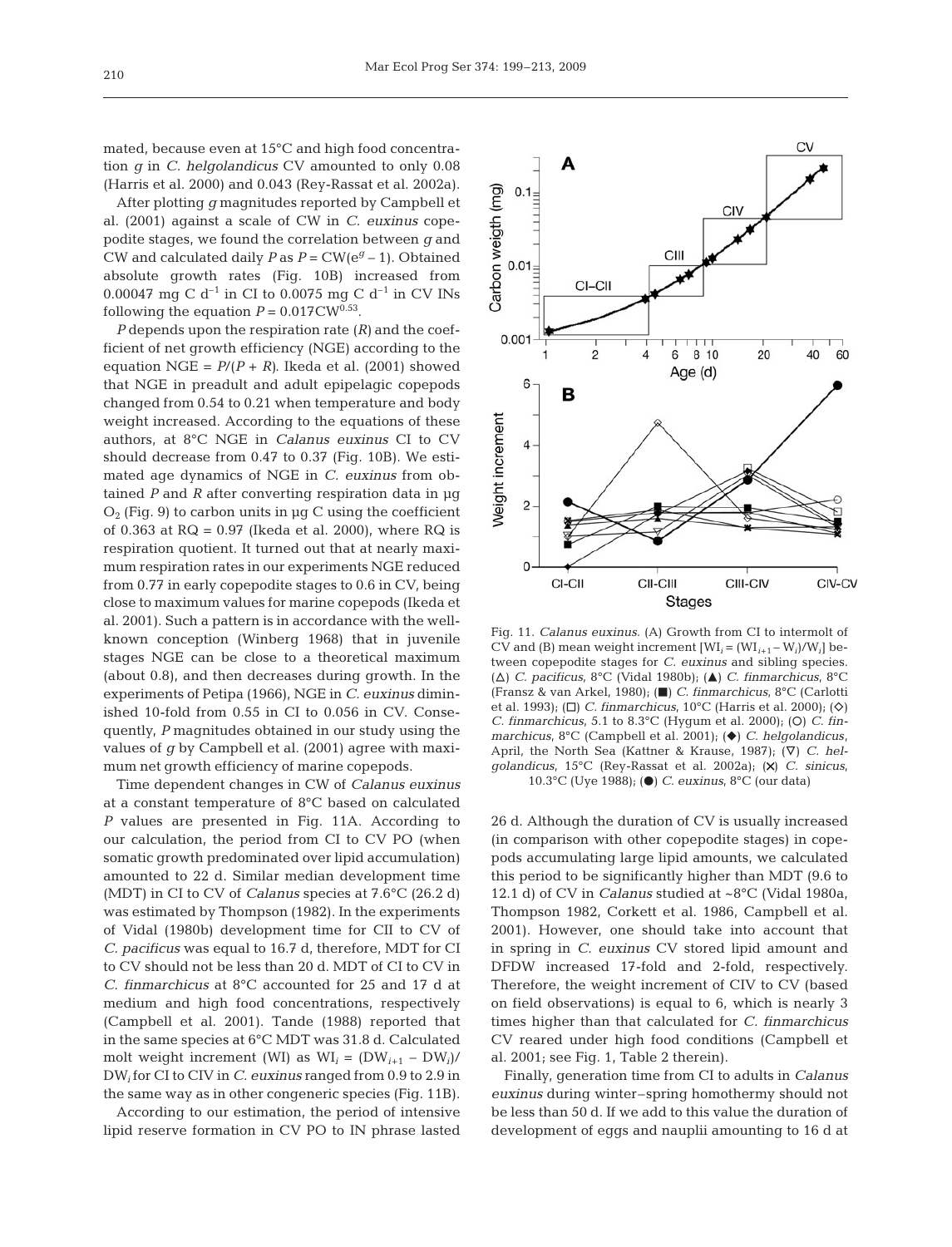development time for *C. euxinus* will be about 66 d, in contrast to 43.6 and 32 to 46 d in *C. finmarchicus* (Corkett et al. 1986), Campbell et al. 2001). However, the development time in *C. euxinus* may be underestimated because we have included in our calculation absolute growth rates which are close to maximum net growth efficiency for preadult and adult copepods (Ikeda et al. 2001).

Our results have shown that we can use obtained development time to estimate *Calanus euxinus* population dynamics. We found great abundance of newly developed CV POs in the second decade of April. Consequently, the generation of these CVs should appear at the beginning of March, whilst the former generation was formed early in January. Hence, during the cold homothermy in the Black Sea, *C. euxinus* cannot produce more than 2 generations.

*Acknowledgements.* The present study was partly supported by a TUBITAK (Turkish Scientific Technical Research Council)-NASU (National Academy of the Ukraine) joint project (107Y001) and NATO Linkage Grants EST 978629 and ESP NUKR 983036. We appreciate the cooperation and help of the staff at the R/V 'Bilim' and 'Knorr' during the cruises. This study is a cooperating project of the Census of Marine Zooplankton (CMarZ), a field project of the Census of Marine Life.

## LITERATURE CITED

- Anraku M (1964) Influence of the Cape Cod Canal on the hydrography and on the copepods in Bussards Bay and Cape Cod Bay, Massachusetts. II. Respiration and feeding. Limnol Oceanogr 9:195–206
- ▶ Arashkevich EG, Drits AV, Timonin AG (1996) Diapause in the life cycle of *Calanoides carinatus* (Kroyer) (Copepoda, Calanoida). Hydrobiologia 320:197–208
	- Arashkevich E, Svetlichny L, Gubareva E, Besiktepe S, Gucu AC, Kideys AE (1998) Physiological and ecological studies of *Calanus euxinus* (Hulsemann) from the Black Sea with comments on its life cycle. In: Ivanov L, Oguz T (eds) Ecosystem modeling as a management tool for the Black Sea. Vol. 2. Kluwer Academic Publishers, Dordrecht, p 351–366
- ► Barnes H, Blackstock J (1973) Estimation of lipids in marine animals and tissues: detailed investigation of the sulphophosvanillin method for 'total' lipids. J Exp Mar Biol Ecol 12:103–118
- ▶ Besiktepe S (2001) Diel vertical distribution and herbivory of copepods in the south-eastern part of the Black Sea. J Mar Syst 28:281–301
- ► Besiktepe S, Telli M (2004) Egg production and growth rates of *Calanus euxinus* (Copepoda) in the Black Sea. J Plankton Res 26:571–578
- ▶ Besiktepe S, Unsal M (2000) Population structure, vertical distribution and diel migration of *Sagitta setosa* (Chaetognatha) in the south-western part of the Black Sea. J Plankton Res 22:669–683
- ► Besiktepe S, Kideys AE, Unsal M (1997) *In situ* grazing pressure and diel vertical migration of female *Calanus euxinus* in the Black Sea. Hydrobiologia 363:323–332
- 8°C (Corkett et al. 1986, Campbell et al. 2001), total  $\triangleright$  Besiktepe S, Svetlichny L, Yuneva T, Romanova Z, Shulman G (2005) Diurnal gut pigment rhythm and metabolic rate of *Calanus euxinus* in the Black Sea. Mar Biol 146: 1189–1198
	- ► Bonnet D, Richardson A, Harris R, Hirst A and others (2005) An overview of *Calanus helgolandicus* ecology in European waters. Prog Oceanogr 65:1–53
	- ► Campbell RG, Wagner MM, Teegarden GJ, Boudreau CA, Durbin EG (2001) Growth and development rates of the copepod *Calanus finmarchicus* reared in the laboratory. Mar Ecol Prog Ser 221:161–183
		- Carlotti F, Krause M, Radach G (1993) Growth and development of *Calanus finmarchicus* related to the influence of temperature: experimental results and conceptual model. Limnol Oceanogr 38:1125–1134
		- Ceballos S, Cabal JA, Álvarez-Marqués F (2004) Reproductive strategy of *Calanoides carinatus* and *Calanus helgolandicus* during a summer upwelling event off NW Spain. Mar Biol 145:739–750
		- Corkett CJ, McLaren IA, Sevigny JM (1986) The rearing of the marine calanoid copepods *Calanus finmarchicus* (Gunnerus), *C. glacialis* Jaschnov and *C. hyperboreus* Krøyer with comment on the equiproportional rule. Syllogeus 59:539–546
	- ► Crain JA, Miller CB (2001) Effects of starvation on intermolt development in *Calanus finmarchicus* copepodites: a comparison between theoretical models and field studies. Deep-Sea Res II 48:551–566
	- ► Eker-Develi E, Kideys AE (2003) Distribution of phytoplankton in the southern Black Sea in summer 1996, spring and autumn 1998. J Mar Syst 39:203–211
		- Fleminger A, Hulsemann K (1987) Geographical variation in *Calanus helgolandicus* s.l. (Copepoda, Calanoida) and evidence of recent speciation of the Black Sea population. Biol Oceanogr 5:43–81
		- Flint MV (1989) Vertical distribution of mass mesoplankton species in lower layers of aerobic zone in relation to the structure of oxygen field. In: Vinogradov ME, Flint MV (eds) Structure and productional characteristics of planktonic populations in the Black Sea. Nauka, Moscow, p 187–213 (in Russian)
	- ► Folch J, Lees M, Sloane-Stanley GH (1957) A simple method for the isolation and purification of total lipids from animal tissues. J Biol Chem 226:497–509
		- Fransz HG, van Arkel WG (1980) Zooplankton activity during and after the phytoplankton spring bloom at the central station in the FLEX-box, northern North Sea, with a special reference to the calanoid copepod *Calanus finmarchicus* (Gunn.). 'Meteor'. Forsch Ergeb Ser A 22:113–121
	- ► Håkanson JL (1989) Analysis of lipid components for determining the condition of anchovy larvae, *Engraulis mordax*. Mar Biol 102:143–151
	- ► Harris RP, Irigoien X, Head RN, Rey C and others (2000) Feeding, growth, and reproduction in the genus *Calanus.* ICES J Mar Sci 57:1708–1726
		- Hulsemann K (1991) *Calanus euxinus*, new name, a replacement name for *Calanus ponticus* Karavaev, 1894 (Copepoda: Calanoida). Proc Biol Soc Wash 104:620–621
	- ► Hygum BH, Rey C, Hansen K, Tande K (2000) Importance of food quantity to structural growth rate and neutral lipid reserves accumulated in *Calanus finmarchicus*. Mar Biol 136:1057–1073
		- Ikeda T, Torres JJ, Hernandes-Leon S, Geiger SP (2000) Oxygen consumption as an index of metabolism. In: Harris R, Wiebe P, Lenz J, Skjoldal HR, Huntley M (eds) JCES Zooplankton methodology manual. Academic Press, London, p 453–532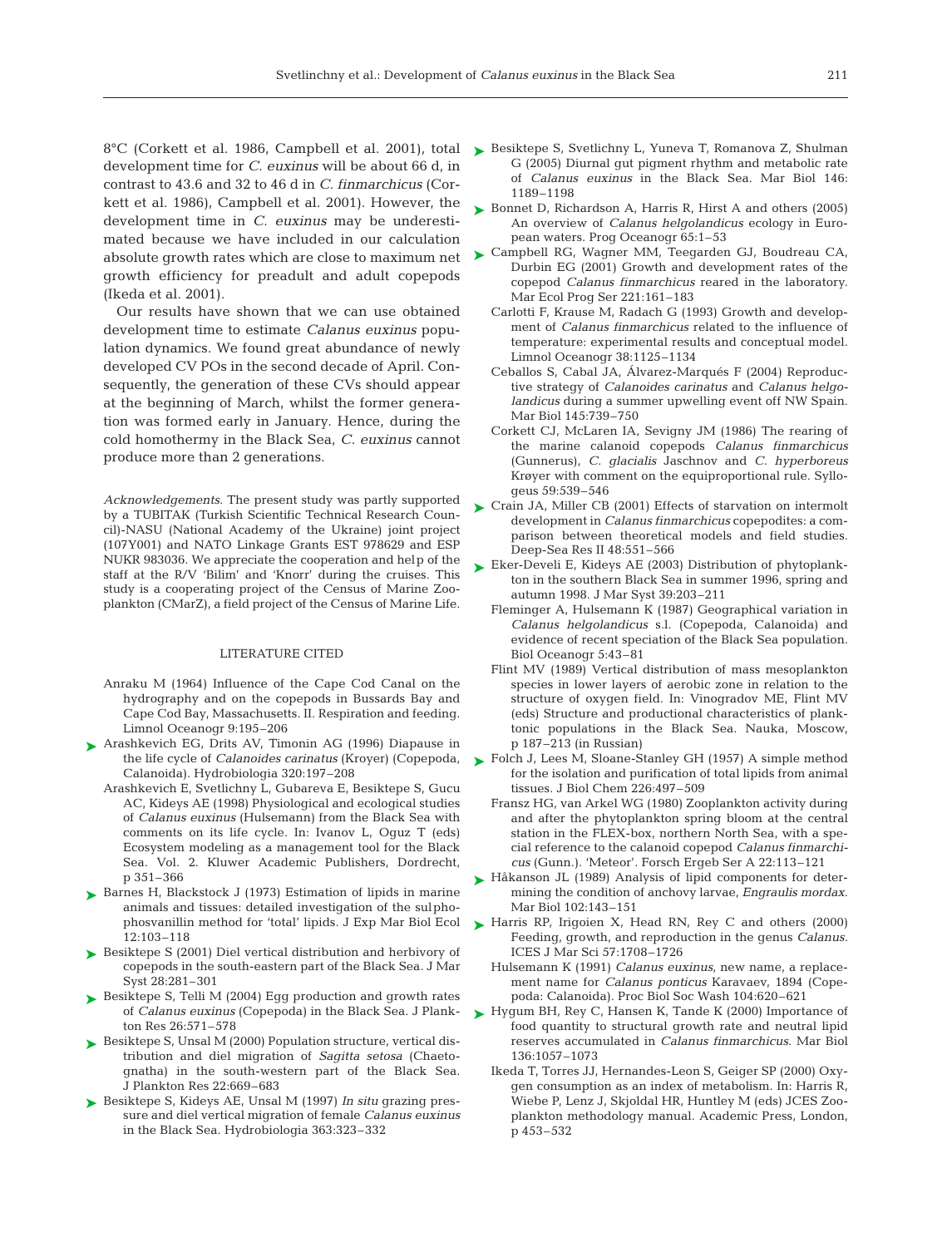- Ikeda T, Kanno Y, Ozaki K, Shinada A (2001) Metabolic rates of epipelagic marine copepods as a function of body mass and temperature. Mar Biol 139:587–596
- Jaschnov VA (1955) Morphology, distribution and systematics of *Calanus finmarchicus* s.l. Zool Zh 34:1210–1223 (in Russian with English abstract)
- ► Johnson CL (2004) Seasonal variation in the molt status of an oceanic copepod. Prog Oceanogr 62:15–32
	- Karavaev V (1894) Contributions to the Crustacean pelagic fauna of the Black Sea. Kiev Universitet. Obshestvo estestvoispitatelei, Zapiski 13:35–61
	- Kates M (1975) Techniques of lipidology. Mir, Moscow (in Russian with English abstract)
- ► Kattner G, Krause M (1987) Changes in lipids during the development of *Calanus finmarchicus* s.l. from copepodid I to adult. Mar Biol 96:511–518
- ► Lewis RW (1970) The densities of 3 classes of marine lipids in relation to their possible role as hydrostatic agents. Lipids 5:151–153
- ► Marker T, Andreassen P, Arashkevich E, Hansen BW (2003) Lipid deposition and sexual maturation in cohorts of *Calanus finmarchicus* (Gunnerus) originating from Bergen (60° N) and Tromsø (69° N) reared in Tromsø, Norway. Mar Biol 143:283–296
	- Miller CB, Morgan CA, Prahl FG, Sparrow MA (1998) Storage lipids of the copepod *Calanus finmarchicus* from Georges Bank and the Gulf of Maine. Limnol Oceanogr 43:488–497
- ► Miller CB, Crain JA, Morgan CA (2000) Oil storage variability in *Calanus finmarchicus*. ICES J Mar Sci 57:1786–1799
- Ohman MD (1988) Sources of variability in measurements of ➤ copepod lipids and gut fluorescence in the California Current coastal zone. Mar Ecol Prog Ser 42:143–153
- Papadopoulos LN, Peijnenburg KTCA, Luttikhuizen PC ➤ (2005) Phylogeography of the calanoid copepods *Calanus helgolandicus* and *C. euxinus* suggests Pleistocene diverpopulations. Mar Biol 147:1353–1365
	- Pavlova EV, Minkina NI (1987) Weight-specific respiration of marine planktonic animals with different activity. J Gen Biol 48:92–103 (in Russian with English abstract)
- ▶ Peterson WT (1986) Development, growth, and survivorship of the copepod *Calanus marshallae* in the laboratory. Mar Ecol Prog Ser 29:61–72
	- Petipa TS (1966) On energy balance of *Calanus helgolandicus* (Claus) in the Black Sea. In: Ivlev VS (ed) Physiology of marine animals. Nauka, Moscow, p 60–81 (in Russian)
	- Petipa TS (1981) The trophodynamics of copepods in the marine planktonic communities. Naukova Dumka, Kiev (in Russian)
	- Polischuk VV (1984) On significant lift of the Black Sea level in the Late Holocene and origin of northern elements in its fauna. Hydrobiol J 20:3–13 (in Russian with English abstract)
- ► Rey-Rassat C, Irigoien X, Harris R, Head R, Carlotti F (2002a) Growth and development of *Calanus helgolandicus* reared in the laboratory. Mar Ecol Prog Ser 238:125–138
- ▶ Rey-Rassat C, Irigoien X, Harris R, Carlotti F (2002b) Energetic cost of gonad development in *Calanus finmarchicus* and *C. helgolandicus.* Mar Ecol Prog Ser 238:301–306
- Rey-Rassat C, Bonnet D, Irigoien X, Harris R, Head R, Carlotti ➤ F (2004) Secondary production of *Calanus helgolandicus* in the Western English Channel. J Exp Mar Biol Ecol 313: 29–46
	- Sargent JR, Henderson RJ (1986) Lipids. In: Corner EDS, O`Hara SCM (eds) The biological chemistry of marine copepods. Clarendon Press, Oxford, p 59–164
- ► Sargent JR, McIntosh R (1974) Studies on the mechanism of biosynthesis of wax esters in *Euchaeta norvegica.* Mar Biol 25:271–277
	- Sazhina LI (1987) Reproduction, growth, productivity of marine Copepoda. Naukova Dumka, Kiev (in Russian)
	- Svetlichny LS (1983) Calculation of planktonic copepod biomass by means of coefficients of proportionality between volume and linear dimensions of the body. Ecologia Morja 15:46–58 (in Russian with English abstract)
- ► Svetlichny LS, Hubareva ES (2005) The energetics of *Calanus euxinus*: locomotion, filtration of food and specific dynamic action. J Plankton Res 27:671–682
	- Svetlichny LS, Hubareva ES, Arashkevich EG (1998) Physiological and behavioural response to hypoxia in active and diapausing stage V copepodites of *Calanus euxinus*. Arch Hydrobiol Spec Issues Adv Limnol 52:507–519
- ► Svetlichny LS, Kideys AE, Hubareva ES, Besiktepe S, Isinibilir M (2006) Development and lipid storage in *Calanus euxinus* from the Black and Marmara seas: variabilities due to habitat conditions. J Mar Syst 59:52–62
- ► Tande KS (1988) Aspects of developmental and mortality rates in *Calanus finmarchicus* related to equiproportional development. Mar Ecol Prog Ser 44:51–58
	- Thompson BM (1982) Growth and development of *Pseudocalanus elongatus* and *Calanus* sp. in the laboratory. J Mar Biol Assoc UK 62:359–372
- Unal E, Frost BW, Armbrust V, Kideys AE (2006) Phylogeography of *Calanus helgolandicus* and the Black Sea copepod *Calanus euxinus*, with notes on *Pseudocalanus elongatus* (Copepoda, Calanoida). Deep-Sea Res II 53:1961–1975 ➤
- ► Uye S (1988) Temperature-dependent development and growth of *Calanus sinicus* (Copepoda: Calanoida) in the laboratory. Hydrobiologia 167-168:285–293
- ▶ Ventura M (2006) Linking biochemical and elemental composition in freshwater and marine crustacean zooplankton. Mar Ecol Prog Ser 327:233–246
- gences between Atlantic, Mediterranean, and Black Sea  $\qquad$  Vidal J (1980a) Physioecology of zooplankton. I. Effects of phytoplankton concentration, temperature, and body size on the growth rate of *Calanus pacificus* and *Pseudocalanus* sp. Mar Biol 56:111–134
	- ► Vidal J (1980b) Physioecology of zooplankton. II. Effects of Phytoplankton concentration, temperature, and body size on the development and molting rates of *Calanus pacificus* and *Pseudocalanus* sp. Mar Biol 56:135–146
	- ▶ Vidal J (1980c) Physioecology of zooplankton. III. Effects of phytoplankton concentration, temperature and body size on the metabolic rate of *Calanus pacificus.* Mar Biol 56: 195–202
	- ► Vinogradov ME, Arashkevich EG, Ilchenko SV (1992a) The ecology of the *Calanus ponticus* population in the deeper layer of its concentration in the Black Sea. J Plankton Res 14:447–458
		- Vinogradov ME, Sapozhnikov VV, Shushkina EA (1992b) The Black Sea ecosystem. Nauka, Moskow (in Russian with English abstract)
		- Vinogradov ME, Shushkina EA, Musaeva EI, Nikolaev GG (1992c) Vertical distribution of the Black Sea mezosooplankton in winter 1991. In: Vinogradov ME (ed) Ecosystem of the open Black sea in winter (based on data of the 21st cruise of the R/V 'Vityaz', February 9–April 8, 1991). Mir, Moscow, p 103–119 (in Russian)
		- Vinogradov ME, Shiganova TA, Khoroshilov VS (1995) The state of the main organisms in a plankton community in the Black Sea in 1993. Oceanology (Mosc) 35:387–391
		- Vinogradov ME, Lebedeva LP, Vinogradov GM, Musaeva EI and others (2005) Monitoring of the pelagic communities of the northeastern part of the Black Sea in 2004: macro-